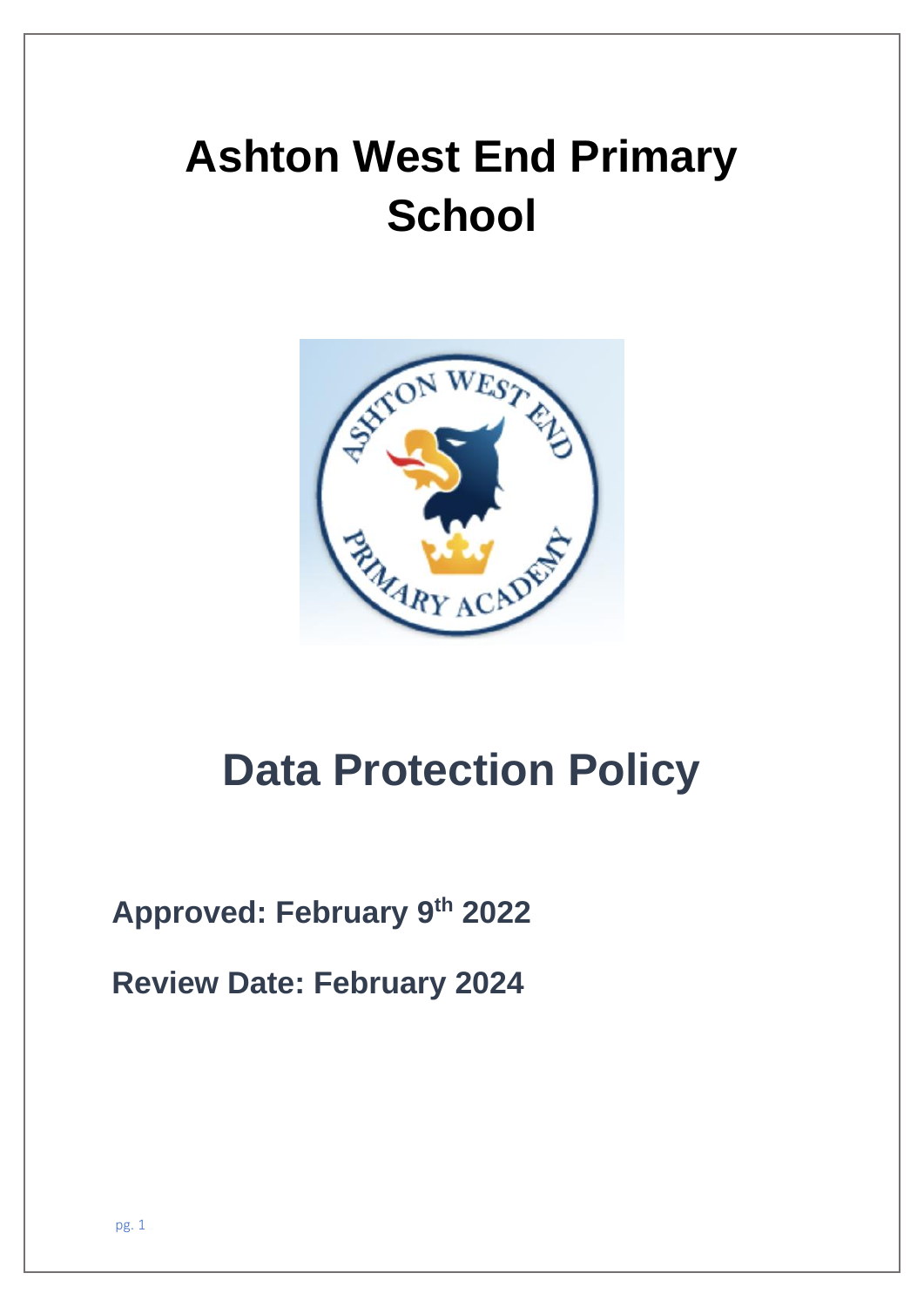### **Contents**

#### **Issue Status**

| Date     | <i><b>Issue</b></i>        | Date<br>Approved<br>by<br>Governors | Review date |
|----------|----------------------------|-------------------------------------|-------------|
| Jan 2022 | Written by Global Policing |                                     | Jan 2024    |
|          |                            |                                     |             |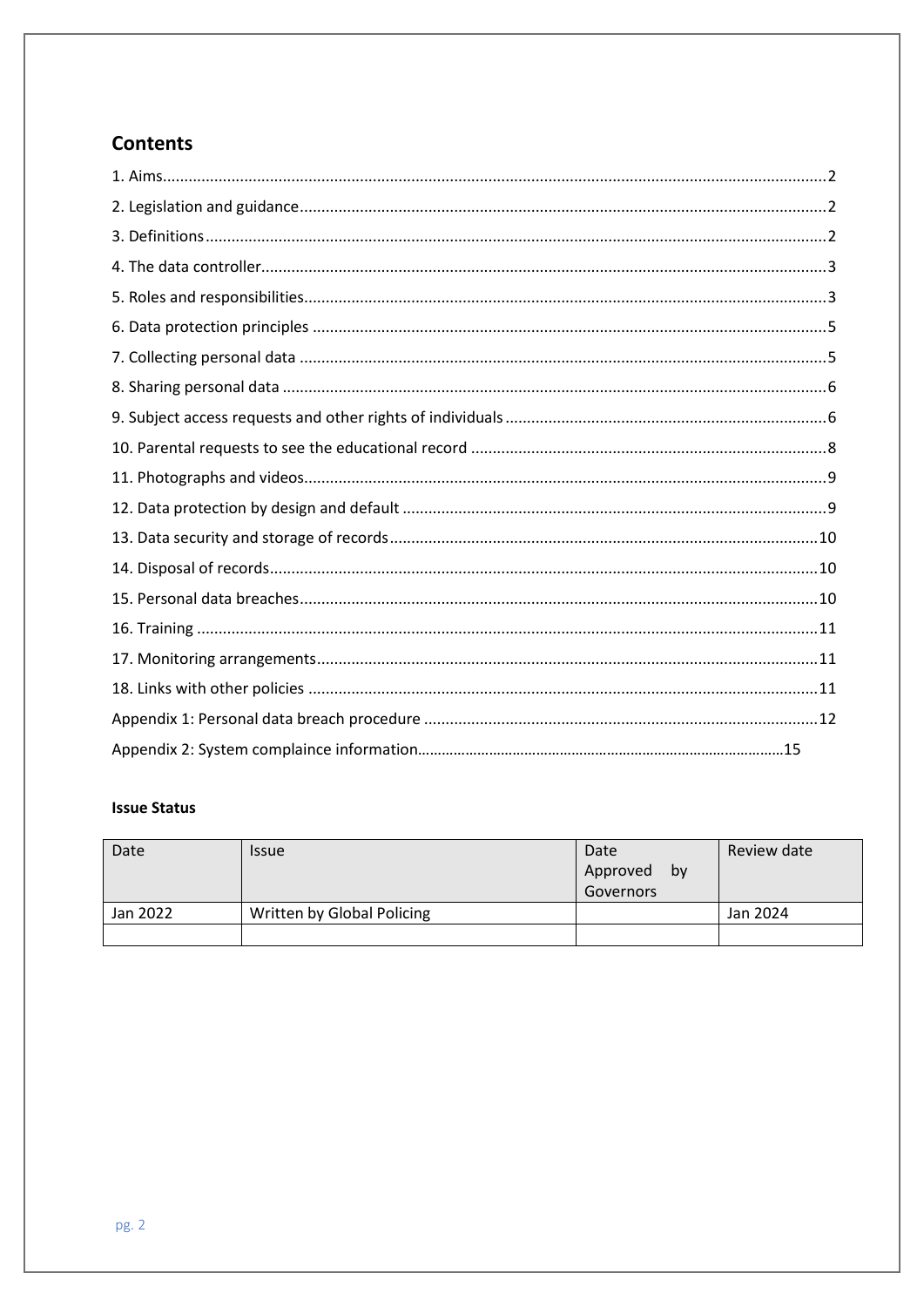#### **1. Aims**

Our school aims to ensure that all personal data collected about staff, pupils, parents, governors, visitors and other individuals is collected, stored and processed in accordance with the Data Protection Act 2018 (DPA 2018) as set out in the [Data Protection Bill](https://publications.parliament.uk/pa/bills/cbill/2017-2019/0153/18153.pdf).

This policy applies to all personal data, regardless of whether it is in paper or electronic format.

#### **2. Legislation and Guidance**

This policy meets the requirements of the DPA 2018. It is based on guidance published by the Information Commissioner's Office (ICO) on the [GDPR](https://ico.org.uk/for-organisations/guide-to-the-general-data-protection-regulation-gdpr/individual-rights/right-to-be-informed/) and the ICO's code of practice for [subject access requests](https://ico.org.uk/media/for-organisations/documents/2014223/subject-access-code-of-practice.pdf)

It also reflects the ICO's [code of practice](https://ico.org.uk/media/for-organisations/documents/1542/cctv-code-of-practice.pdf) for the use of surveillance cameras and personal information.

#### **3. Definitions**

| Term                                | <b>Definition</b>                                                                                                                                                                                                                                                                                                                                                                                                                      |
|-------------------------------------|----------------------------------------------------------------------------------------------------------------------------------------------------------------------------------------------------------------------------------------------------------------------------------------------------------------------------------------------------------------------------------------------------------------------------------------|
| Personal data                       | Any information relating to an identified, or<br>identifiable, individual.<br>This may include the individual's:<br>Name (including initials)<br>٠<br>Identification number<br>$\bullet$<br>Location data<br>$\bullet$<br>Online identifier, such as a username<br>٠<br>It may also include factors specific to the individual's<br>physical, physiological, genetic, mental, economic,<br>cultural or social identity.                |
| Special categories of personal data | Personal data which is more sensitive and so needs<br>more protection, including information about an<br>individual's:<br>Racial or ethnic origin<br>$\bullet$<br>Political opinions<br>٠<br>Religious or philosophical beliefs<br>$\bullet$<br>Trade union membership<br>$\bullet$<br>Genetics<br>$\bullet$<br>Biometrics (such as fingerprints, retina and<br>$\bullet$<br>iris patterns), where used for identification<br>purposes |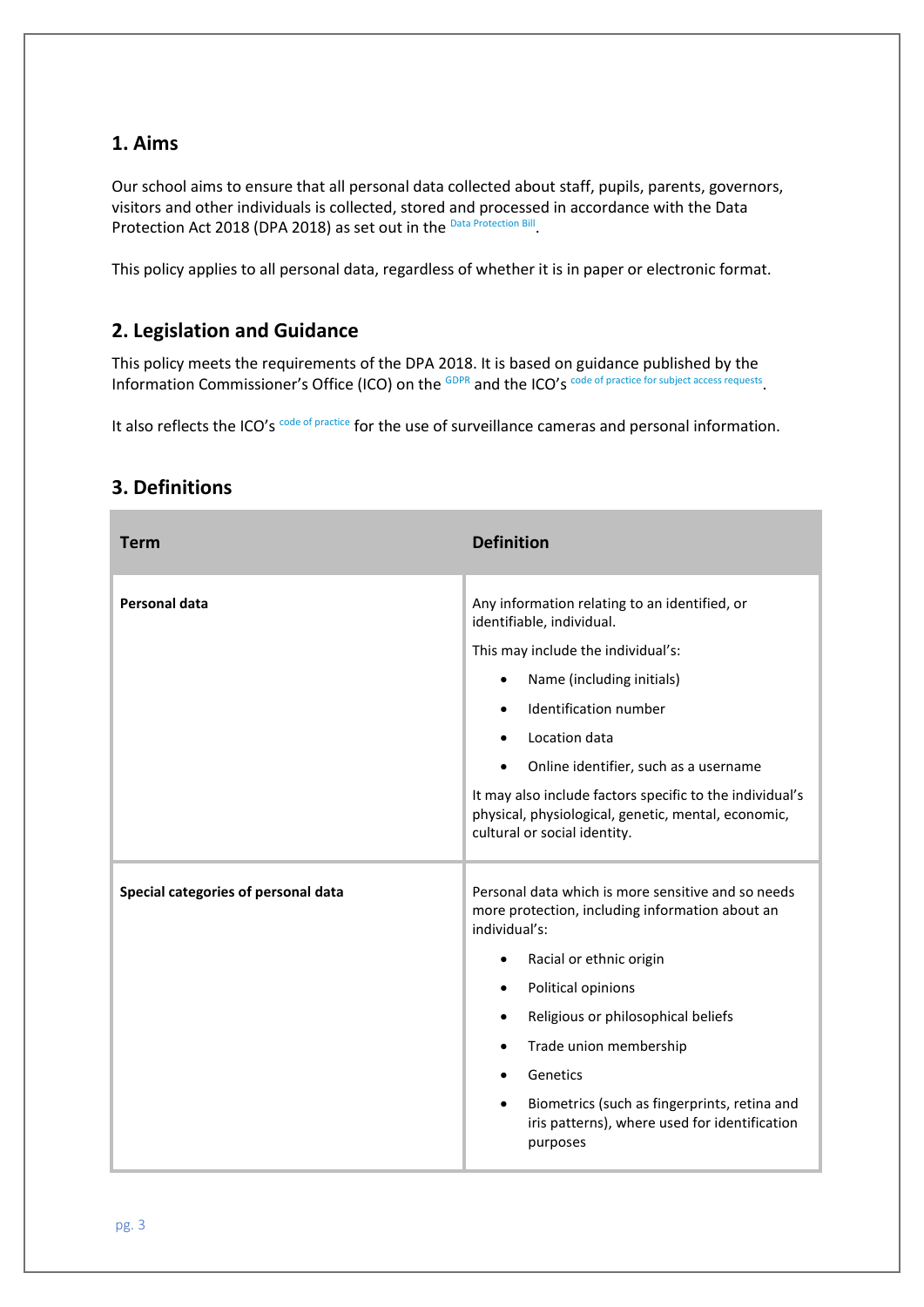|                      | Health - physical or mental<br>Sex life or sexual orientation                                                                                                                                                                    |
|----------------------|----------------------------------------------------------------------------------------------------------------------------------------------------------------------------------------------------------------------------------|
| <b>Processing</b>    | Anything done to personal data, such as collecting,<br>recording, organising, structuring, storing, adapting,<br>altering, retrieving, using, disseminating, erasing or<br>destroying.<br>Processing can be automated or manual. |
| Data subject         | The identified or identifiable individual whose<br>personal data is held or processed.                                                                                                                                           |
| Data controller      | A person or organisation that determines the<br>purposes and the means of processing of personal<br>data.                                                                                                                        |
| Data processor       | A person or other body, other than an employee of<br>the data controller, who processes personal data on<br>behalf of the data controller.                                                                                       |
| Personal data breach | A breach of security leading to the accidental or<br>unlawful destruction, loss, alteration, unauthorised<br>disclosure of, or access to personal data.                                                                          |

#### **4. The Data Controller**

**Ashton West End Primary School** processes personal data relating to parents, pupils, staff, trustees, governors, visitors and others, and therefore is a data controller, with the Headteacher as the person responsible.

Each school is registered as a data controller with the ICO and will renew this registration annually or as otherwise legally required.

### **5. Roles and Responsibilities**

This policy applies to **all staff** employed by **Ashton West End Primary School** and to external organisations or individuals working on our behalf. Staff who do not comply with this policy may face disciplinary action.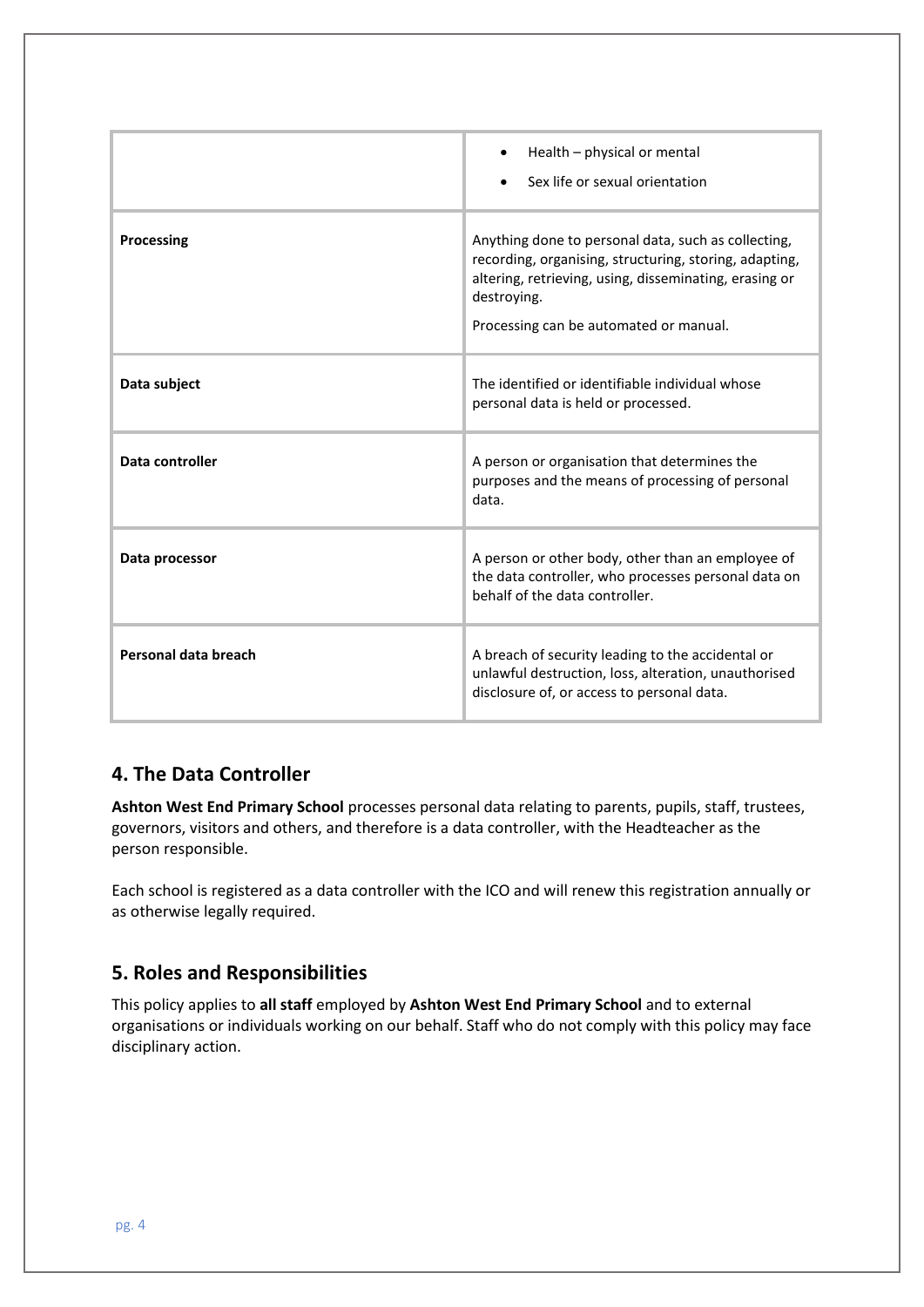#### **5.1 Governors**

The Governing Board has overall responsibility for ensuring that our school complies with all relevant data protection obligations.

#### **5.2 Data Protection Officer**

The data protection officer (DPO) is responsible for overseeing the implementation of this policy, monitoring our compliance with data protection law, and developing related policies and guidelines where applicable.

They will provide an annual report of their activities directly to the governing board and, where relevant, report to the board their advice and recommendations on school data protection issues.

The DPO is also the first point of contact for individuals whose data the school processes, and for the ICO.

The school has an independent data protection officer service supplied by Global Policing Limited. Global Policing is an organisation run by ex-senior police officers who specialise in working with schools and have vast experience of data protection matters. If you have any questions or comments, or wish to make any requests under the Regulations, you should contact them directly:

- Telephone (answerphone) 0161 212 1681
- 
- 

• Email [datarequests@globalpolicing.co.uk](mailto:datarequests@globalpolicing.co.uk) • Website [www.globalpolicing.co.uk/data](http://www.globalpolicing.co.uk/data)

#### **5.3 Headteacher**

The Headteacher acts as the representative of the data controller on a day-to-day basis.

#### **5.4 All Staff**

Staff are responsible for:

- Collecting, storing and processing any personal data in accordance with this policy
- Informing the school of any changes to their personal data, such as a change of address
- Contacting the DPO in the following circumstances:
	- $\circ$  With any questions about the operation of this policy, data protection law, retaining personal data or keeping personal data secure
	- $\circ$  If they have any concerns that this policy is not being followed
	- $\circ$  If they are unsure whether or not they have a lawful basis to use personal data in a particular way
	- o If they need to rely on or capture consent, draft a privacy notice, deal with data protection rights invoked by an individual, or transfer personal data outside the European Economic Area
	- o If there has been a data breach
	- $\circ$  Whenever they are engaging in a new activity that may affect the privacy rights of individuals
	- o If they need help with any contracts or sharing personal data with third parties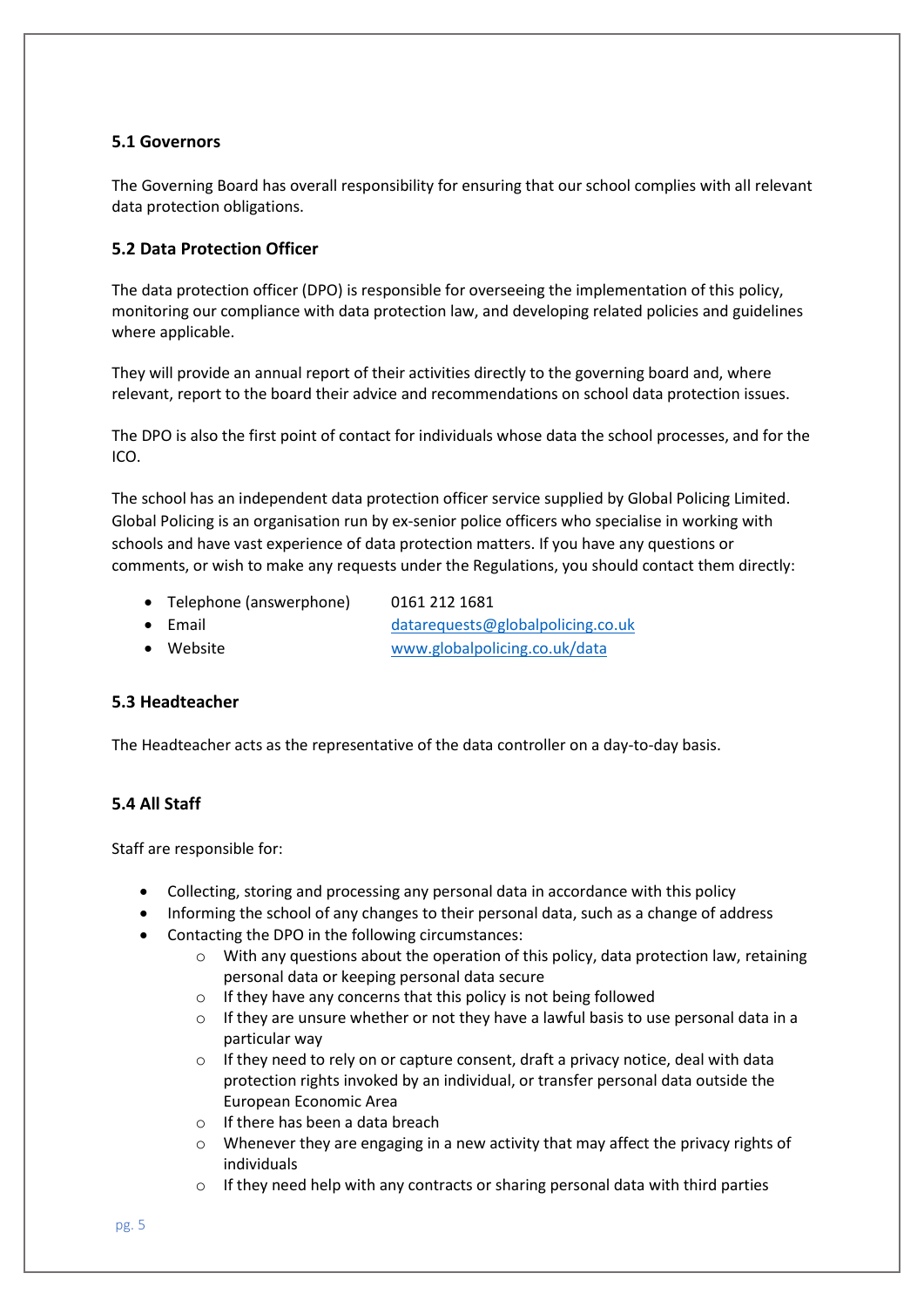#### **6. Data Protection Principles**

The DPA is based on data protection principles that our school must comply with.

The principles say that personal data must be:

- Processed lawfully, fairly and in a transparent manner
- Collected for specified, explicit and legitimate purposes
- Adequate, relevant and limited to what is necessary to fulfil the purposes for which it is processed
- Accurate and, where necessary, kept up to date
- Kept for no longer than is necessary for the purposes for which it is processed
- Processed in a way that ensures it is appropriately secure

This policy sets out how **Ashton West End Primary School** aims to comply with these principles.

#### **7. Collecting personal data**

#### **7.1 Lawfulness, Fairness and Transparency**

We will only process personal data where we have one of 6 'lawful bases' (legal reasons) to do so under data protection law:

- The data needs to be processed so that the school can fulfil a contract with the individual, or the individual has asked the school to take specific steps before entering into a contract
- The data needs to be processed so that the school can comply with a legal obligation
- The data needs to be processed to ensure the vital interests of the individual e.g. to protect someone's life
- The data needs to be processed so that the school, as a public authority, can perform a task in the public interest, and carry out its official functions
- The data needs to be processed for the legitimate interests of the school or a third party (provided the individual's rights and freedoms are not overridden)
- The individual (or their parent/carer when appropriate in the case of a pupil) has freely given clear consent

For special categories of personal data, we will also meet one of the special category conditions for processing which are set out in the Data Protection Act 2018.

If we offer online services to pupils, such as classroom apps, and we intend to rely on consent as a basis for processing, we will get parental consent (except for online counselling and preventive services).

#### **7.2 Limitation, Minimisation and Accuracy**

We will only collect personal data for specified, explicit and legitimate reasons. We will explain these reasons to the individuals when we first collect their data.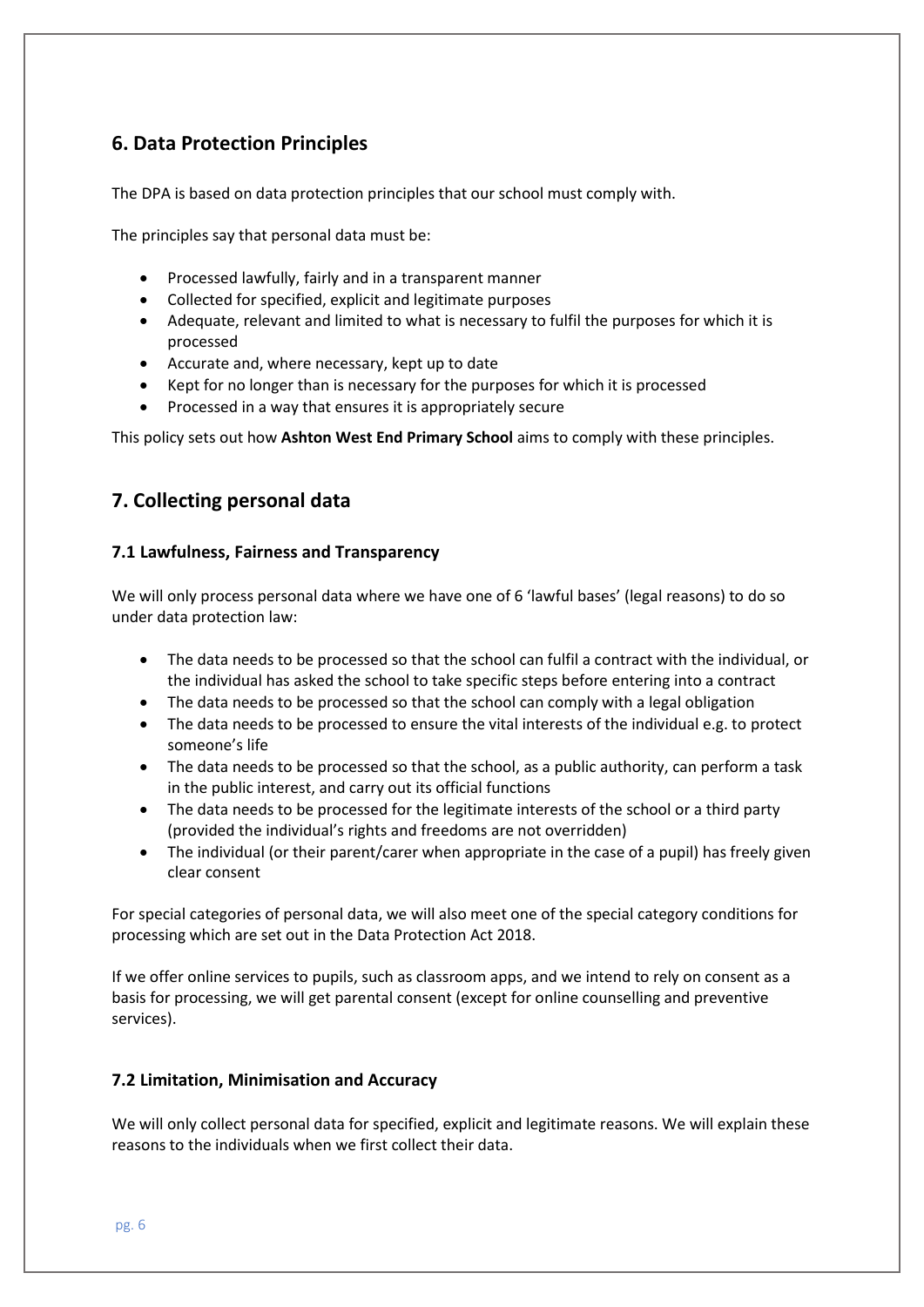If we want to use personal data for reasons other than those given when we first obtained it, we will inform the individuals concerned before we do so and seek consent where necessary.

Staff must only process personal data where it is necessary in order to do their jobs.

When staff no longer need the personal data they hold, they must ensure it is deleted or anonymised. This will be done in accordance with the *Information and Records Mana[gement Society's toolkit for schools](http://irms.org.uk/?page=schoolstoolkit&terms=%22toolkit+and+schools%22)*

#### **8. Sharing personal data**

We will not normally share personal data with anyone else, but may do so where:

- There is an issue with a pupil or parent/carer that puts the safety of our staff at risk
- We need to liaise with other agencies we will seek consent as necessary before doing this
- Our suppliers or contractors need data to enable us to provide services to our staff and pupils – for example, IT companies. When doing this, we will:
	- $\circ$  Only appoint suppliers or contractors which can provide sufficient guarantees that they comply with data protection law
	- $\circ$  Establish a data sharing agreement with the supplier or contractor, either in the contract or as a standalone agreement, to ensure the fair and lawful processing of any personal data we share
	- o Only share data that the supplier or contractor needs to carry out their service, and information necessary to keep them safe while working with us

We will also share personal data with law enforcement and government bodies where we are legally required to do so, including for:

- The prevention or detection of crime and/or fraud
- The apprehension or prosecution of offenders
- The assessment or collection of tax owed to HMRC
- In connection with legal proceedings
- Where the disclosure is required to satisfy our safeguarding obligations
- Research and statistical purposes, as long as personal data is sufficiently anonymised or consent has been provided

We may also share personal data with emergency services and local authorities to help them to respond to an emergency situation that affects any of our pupils or staff.

Where we transfer personal data to a country or territory outside the European Economic Area, we will do so in accordance with data protection law.

#### **9. Subject Access Requests and Other Rights of Individuals**

#### **9.1 Subject Access Requests**

Individuals have a right to make a 'subject access request' to gain access to personal information that the school holds about them. This includes:

• Confirmation that their personal data is being processed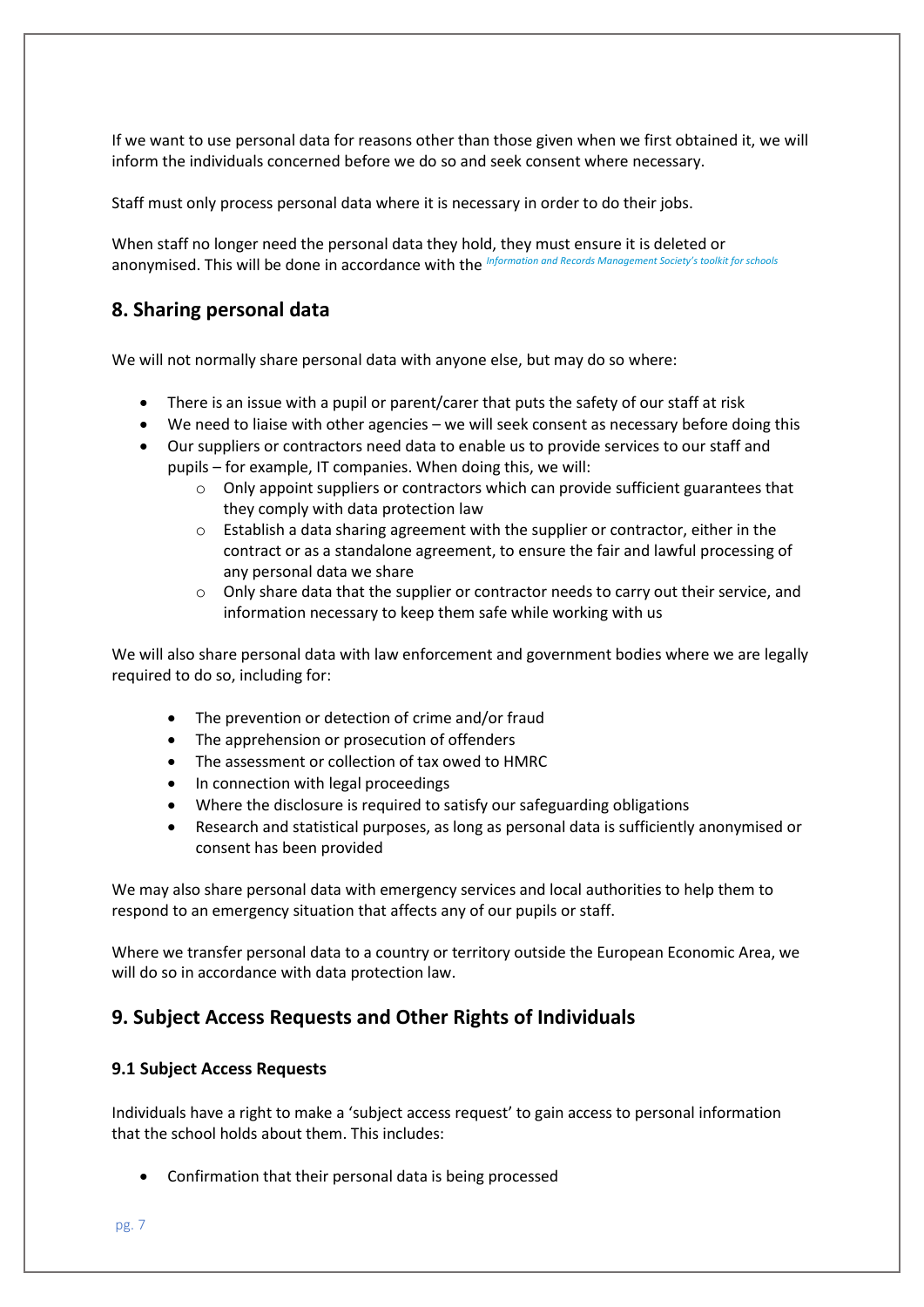- Access to a copy of the data
- The purposes of the data processing
- The categories of personal data concerned
- Who the data has been, or will be, shared with
- How long the data will be stored for, or if this isn't possible, the criteria used to determine this period
- The source of the data, if not the individual
- Whether any automated decision-making is being applied to their data, and what the significance and consequences of this might be for the individual

Subject access requests must be submitted in writing, either by letter, email or fax to the DPO. They should include:

- Name of individual
- Correspondence address
- Contact number and email address
- Details of the information requested

If staff receive a subject access request they must immediately forward it to the DPO.

#### **9.2 Responding to Subject Access Requests**

When responding to requests, we:

- May ask the individual to provide 2 forms of identification
- May contact the individual via phone to confirm the request was made
- Will respond without delay and within 1 month of receipt of the request
- Will provide the information free of charge
- May tell the individual we will comply within 3 months of receipt of the request, where a request is complex or numerous. We will inform the individual of this within 1 month, and explain why the extension is necessary

We will not disclose information if it:

- Might cause serious harm to the physical or mental health of the pupil or another individual
- Would reveal that the child is at risk of abuse, where the disclosure of that information would not be in the child's best interests
- Is contained in adoption or parental order records
- Is given to a court in proceedings concerning the child

If the request is unfounded or excessive, we may refuse to act on it, or charge a reasonable fee which takes into account administrative costs.

A request will be deemed to be unfounded or excessive if it is repetitive, or asks for further copies of the same information.

When we refuse a request, we will tell the individual why, and tell them they have the right to complain to the ICO.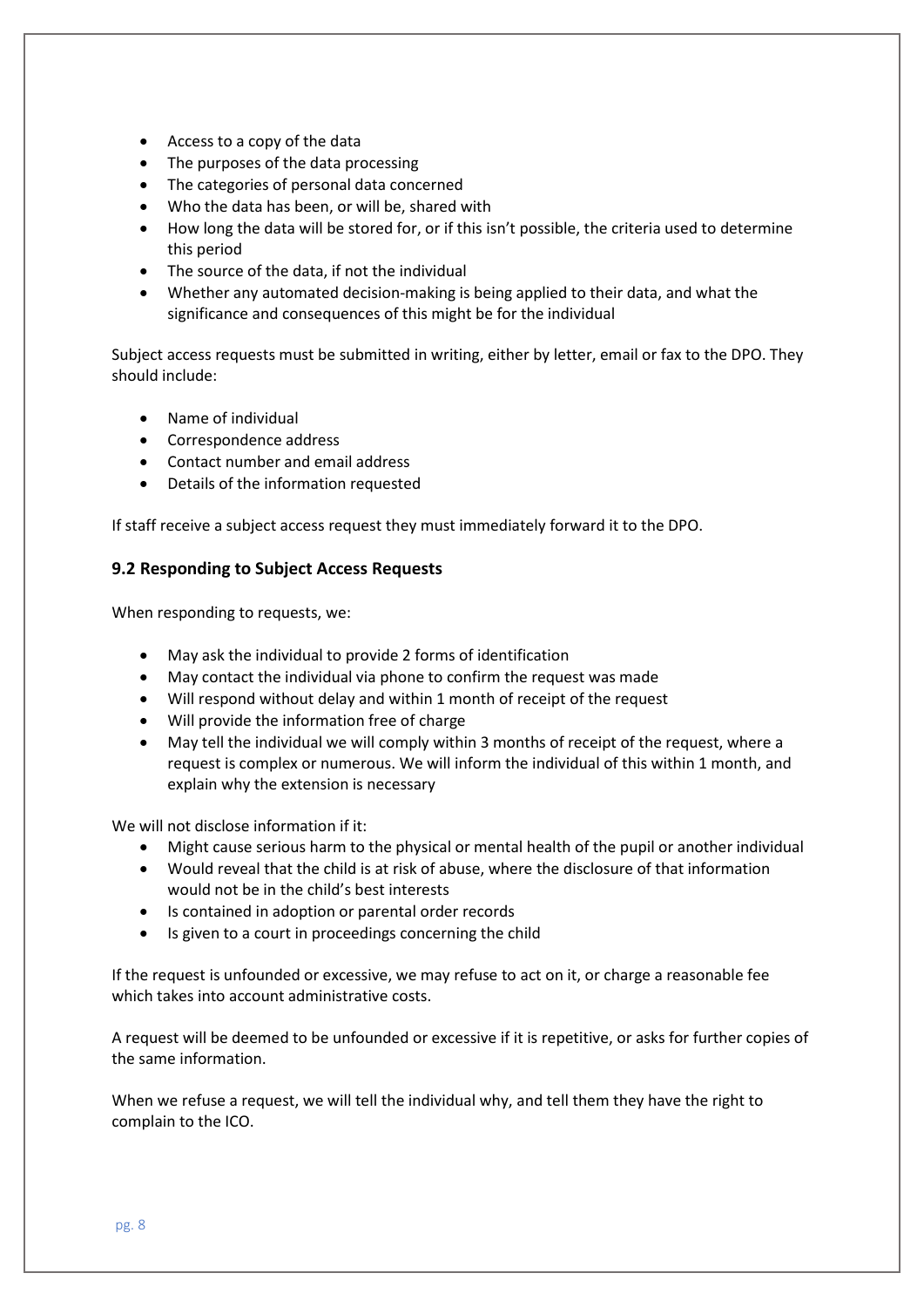#### **9.3 Recording Subject Access Requests**

A record will be kept of all Subject Access Requests and logged on the SAR database. This SAR folder and database will be securely stored on site.

A file is to be created for each subject access request and in it should be the following information:-

- Copies of the correspondence between the Trust and the data subject, and between the Trust and any other parties.
- A record of any telephone conversation used to verify the identity of the data subject
- A record of the decisions and how the Trust came to those decisions
- Copies of the information sent to the data subject. For example, if the information was anonymised, keep a copy of the anonymised version that was sent to the data subject.

The file will be kept for one year and then securely destroyed.

When the request has been completed, the record of the request will be closed in the database.

#### **9.4 Other Data Protection Rights of the Individual**

In addition to the right to make a subject access request (see above), and to receive information when we are collecting their data about how we use and process it (see section 7), individuals also have the right to:

- Withdraw their consent to processing at any time
- Ask us to rectify, erase or restrict processing of their personal data, or object to the processing of it (in certain circumstances)
- Prevent use of their personal data for direct marketing
- Challenge processing which has been justified on the basis of public interest
- Request a copy of agreements under which their personal data is transferred outside of the European Economic Area
- Object to decisions based solely on automated decision making or profiling (decisions taken with no human involvement, that might negatively affect them)
- Prevent processing that is likely to cause damage or distress
- Be notified of a data breach in certain circumstances
- Make a complaint to the ICO
- Ask for their personal data to be transferred to a third party in a structured, commonly used and machine-readable format (in certain circumstances)

Individuals should submit any request to exercise these rights to the DPO. If staff receive such a request, they must immediately forward it to the DPO.

#### **10. Parental Requests to See the Educational Record**

Requests to view Educational records will be dealt with as per a data access request and we will respond within 1 month of the request.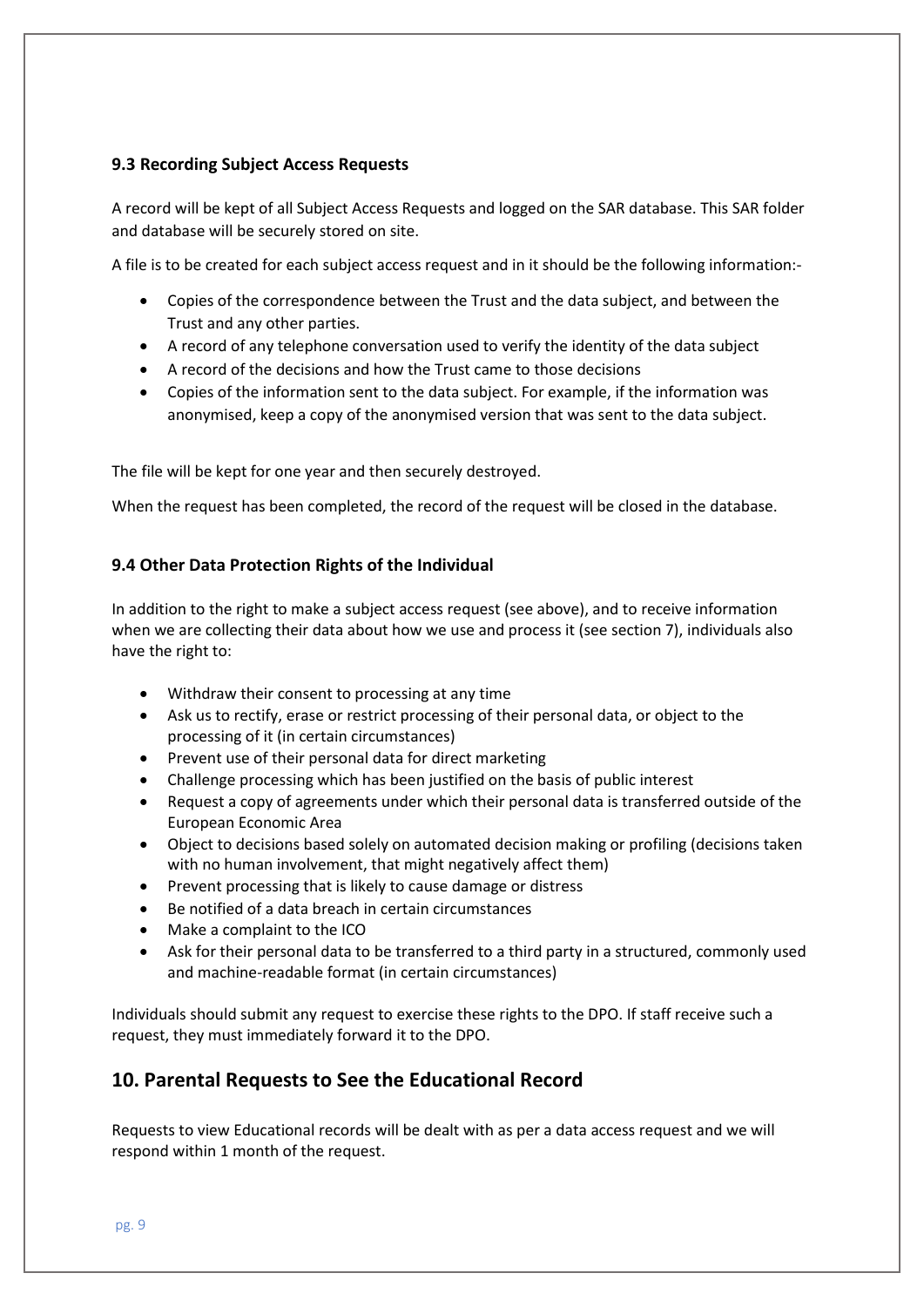#### **11. Photographs and Videos**

As part of our school activities, we may take photographs and record images of individuals within our school.

We will obtain written consent from parents/carers for photographs and videos to be taken of their child for communication, marketing and promotional materials. We will clearly explain how the photograph and/or video could be used to both the parent/carer and pupil.

Uses may include:

- Within school on notice boards and in school magazines, brochures, newsletters, etc.
- Outside of school by external agencies such as the school photographer, newspapers, campaigns
- Online on our school website or social media pages

Consent can be refused or withdrawn at any time. If consent is withdrawn, we will delete the photograph or video and not distribute it further.

#### **12. Data Protection by Design and Default**

We will put measures in place to show that we have integrated data protection into all of our data processing activities, including:

- Appointing a suitably qualified DPO, and ensuring they have the necessary resources to fulfil their duties and maintain their expert knowledge
- Only processing personal data that is necessary for each specific purpose of processing, and always in line with the data protection principles set out in relevant data protection law (see section 6)
- Completing privacy impact assessments where the school's processing of personal data presents a high risk to rights and freedoms of individuals, and when introducing new technologies (the DPO will advise on this process)
- Integrating data protection into internal documents including this policy, any related policies and privacy notices
- Regularly training members of staff on data protection law, this policy, any related policies and any other data protection matters; we will also keep a record of attendance
- Regularly conducting reviews and audits to test our privacy measures and make sure we are compliant
- Maintaining records of our processing activities, including:
	- $\circ$  For the benefit of data subjects, making available the name and contact details of our school and DPO and all information we are required to share about how we use and process their personal data (via our privacy notices)
	- $\circ$  For all personal data that we hold, maintaining an internal record of the type of data, data subject, how and why we are using the data, any third-party recipients, how and why we are storing the data, retention periods and how we are keeping the data secure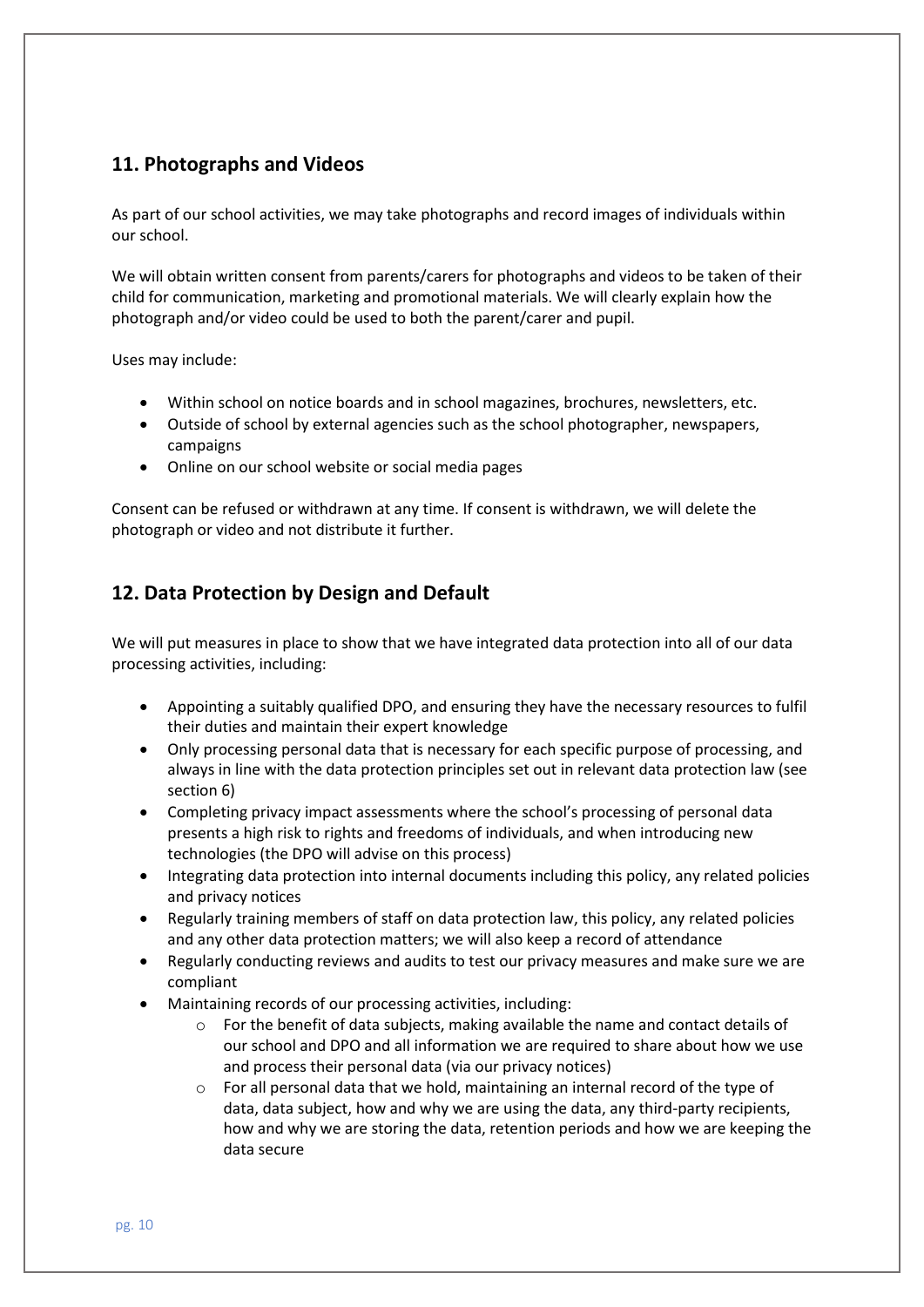#### **13. Data Security and Storage of Records**

We will protect personal data and keep it safe from unauthorised or unlawful access, alteration, processing or disclosure, and against accidental or unlawful loss, destruction or damage.

In particular:

- Paper-based records and portable electronic devices, such as laptops and hard drives that contain personal data are kept under lock and key when not in use
- Papers containing confidential personal data must not be left on office and classroom desks, on staffroom tables, pinned to notice/display boards, or left anywhere else where there is general access
- Where personal information needs to be taken off site, staff must sign it in and out from the school office
- Passwords that are at least 8 characters long containing letters and numbers are used to access school computers, laptops and other electronic devices. Staff and pupils are reminded to change their passwords at regular intervals
- Encryption software is used to protect all portable devices and removable media, such as laptops and USB devices
- Staff, pupils or governors who store personal information on their personal devices are expected to follow the same security procedures as for school-owned equipment (see our IT Acceptable Use Policy)
- Where we need to share personal data with a third party, we carry out due diligence and take reasonable steps to ensure it is stored securely and adequately protected (see section 8).

#### **14. Disposal of records**

Personal data that is no longer needed will be disposed of securely. Personal data that has become inaccurate or out of date will also be disposed of securely, where we cannot or do not need to rectify or update it.

For example, we will shred or incinerate paper-based records, and overwrite or delete electronic files. We may also use a third party to safely dispose of records on the school's behalf. If we do so, we will require the third party to provide sufficient guarantees that it complies with data protection law.

#### **15. Personal data breaches**

The school will make all reasonable endeavours to ensure that there are no personal data breaches. In the unlikely event of a suspected data breach, we will follow the procedure set out in appendix 1. When appropriate, we will report the data breach to the ICO within 72 hours. Such breaches in a school context may include, but are not limited to:

- A non-anonymised dataset being published on the school website which shows the exam results of pupils eligible for the pupil premium
- Safeguarding information being made available to an unauthorised person
- The theft of a school laptop containing non-encrypted personal data about pupils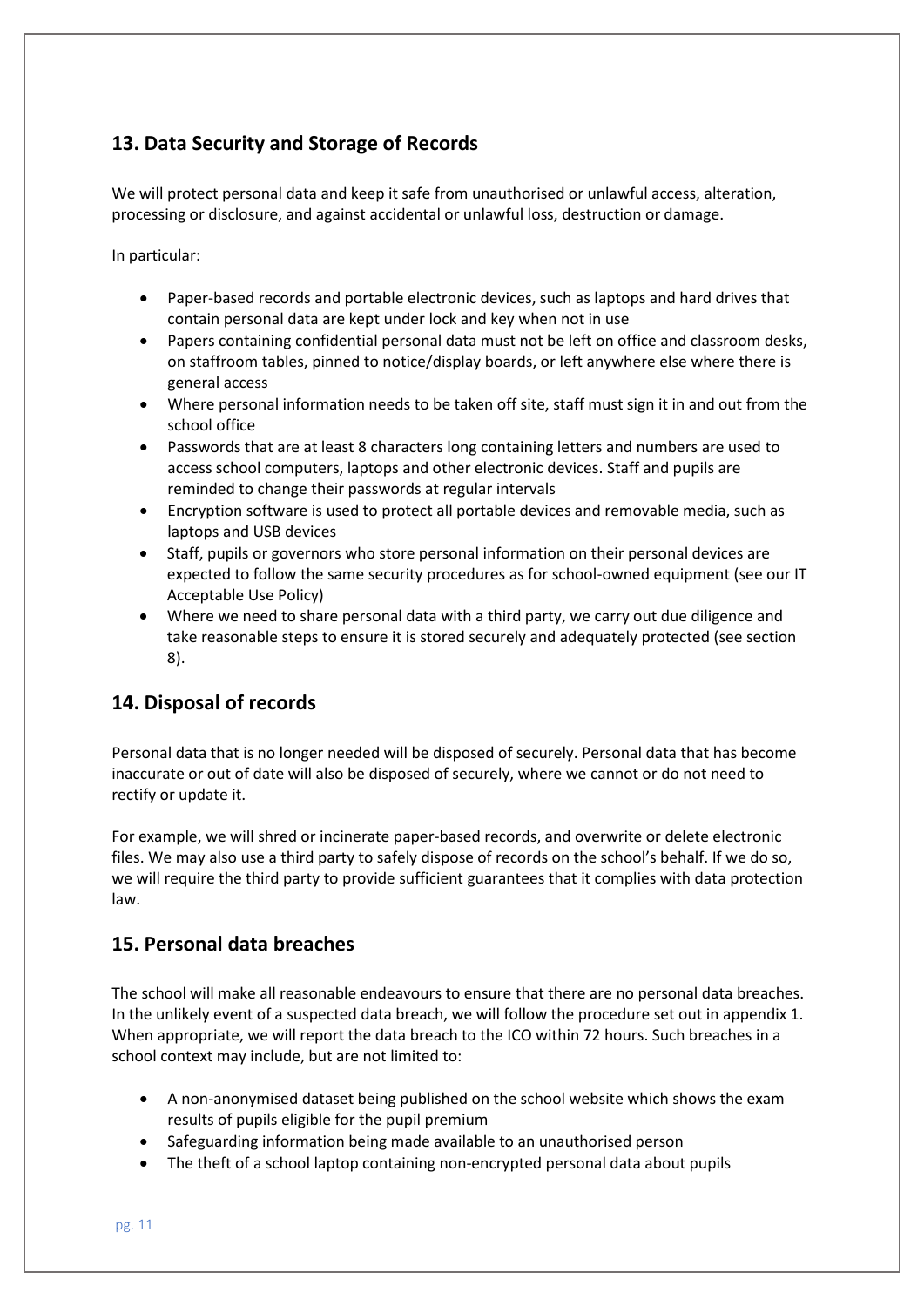#### **16. Training**

All staff and governors are provided with data protection training as part of their induction process. Data protection will also form part of continuing professional development, where changes to legislation, guidance or the school's processes make it necessary.

#### **17. Monitoring arrangements**

The DPO is responsible for monitoring and reviewing this policy.

This policy will be reviewed every two years.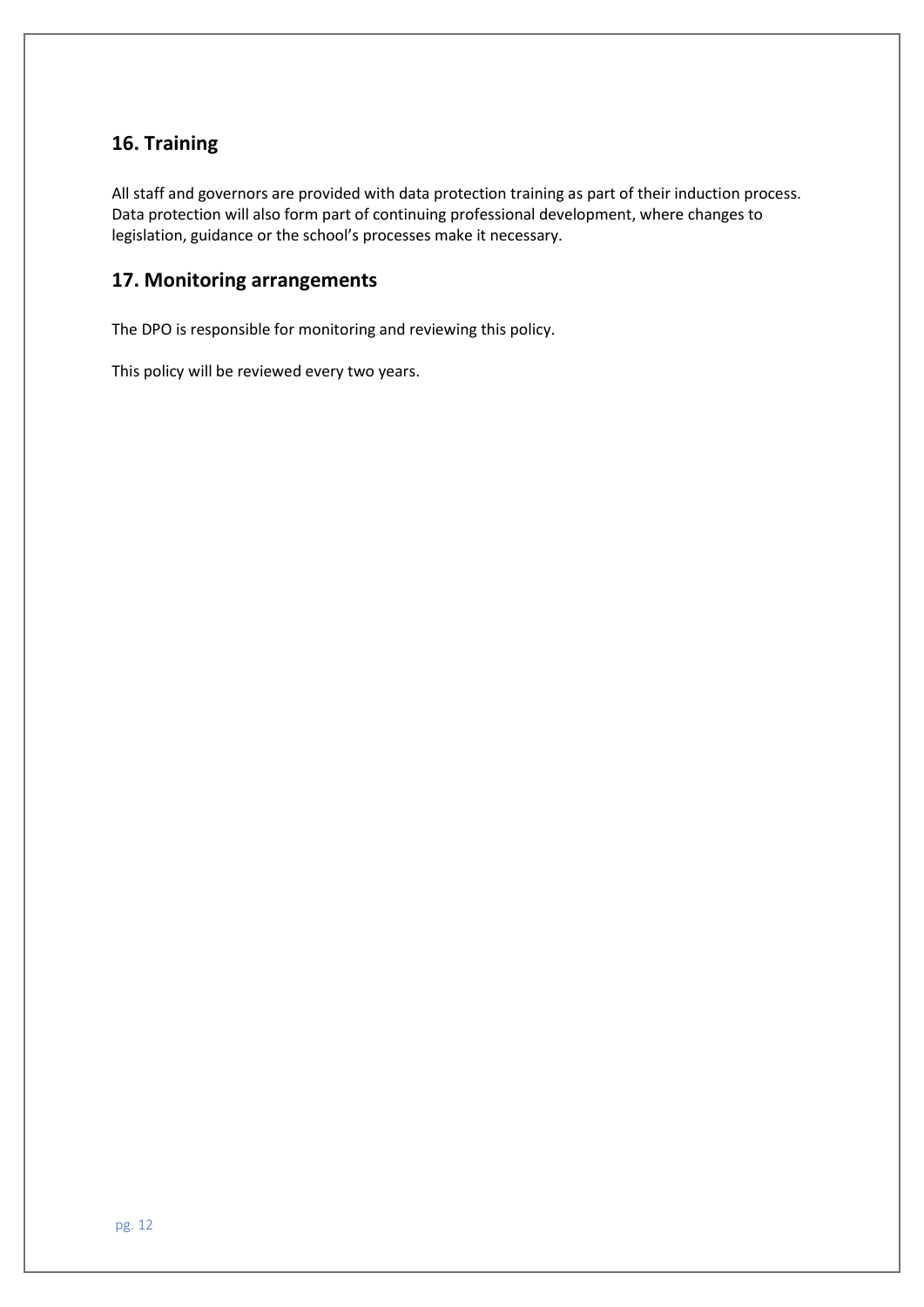#### **Appendix 1: Personal Data Breach Procedure**

This procedure is based on [guidance on personal data breaches](https://ico.org.uk/for-organisations/guide-to-the-general-data-protection-regulation-gdpr/personal-data-breaches/) produced by the ICO.

- Data protection breaches could be caused by a number of factors. Some examples are:
	- o Loss or theft of pupil, staff or Governors data and/ or equipment on which data is stored;
	- o The sharing of system passwords
	- o Inappropriate access controls allowing unauthorised use;
	- o Equipment Failure;
	- o Human Error;
	- o Unforeseen circumstances such as fire or flood;
	- o Hacking;
	- o 'Blagging' offences where information is obtained by deception.
- On finding or causing a breach, or potential breach, the staff member or data processor must immediately notify the DPO.
- The DPO will investigate the report, and determine whether a breach has occurred. To decide, the DPO will consider whether personal data has been accidentally or unlawfully:
	- o Lost
	- o Stolen
	- o Destroyed
	- o Altered
	- o Disclosed or made available where it should not have been
	- o Made available to unauthorised people
- The DPO will alert the Headteacher and the chair of the Governors.
- The DPO will make all reasonable efforts to contain and minimise the impact of the breach, assisted by relevant staff members or data processors where necessary. (Actions relevant to specific data types are set out at the end of this procedure)
- The DPO will assess the potential consequences, based on how serious they are, and how likely they are to happen
- The DPO will work out whether the breach must be reported to the ICO. This must be judged on a case-by-case basis. To decide, the DPO will consider whether the breach is likely to negatively affect people's rights and freedoms, and cause them any physical, material or non-material damage (e.g. emotional distress), including through:
	- o Loss of control over their data
	- o Discrimination
	- o Identify theft or fraud
	- o Financial loss
	- o Unauthorised reversal of pseudonymisation (for example, key-coding)
	- o Damage to reputation
	- o Loss of confidentiality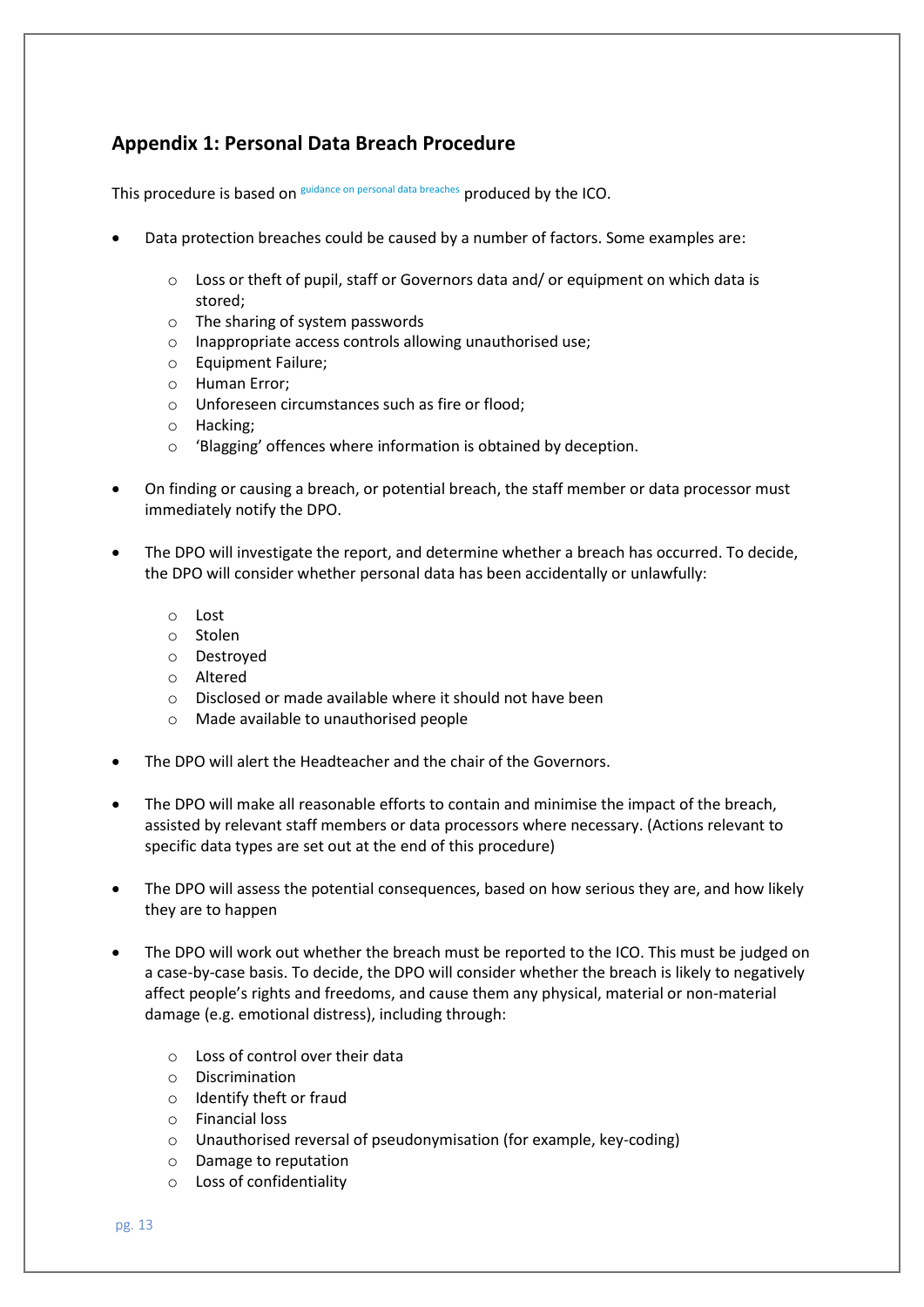- $\circ$  Any other significant economic or social disadvantage to the individual(s) concerned
- If it's likely that there will be a risk to people's rights and freedoms, the DPO must notify the ICO
- The DPO will document the decision (either way), in case it is challenged at a later date by the ICO or an individual affected by the breach. Documented decisions are stored in the designated, protected folder on each school's system.
- Where the ICO must be notified, the DPO will do this via the ['report a breach' p](https://ico.org.uk/for-organisations/report-a-breach/)age of the ICO website within 72 hours. As required, the DPO will set out:
	- o A description of the nature of the personal data breach including, where possible:
		- The categories and approximate number of individuals concerned
		- **■** The categories and approximate number of personal data records concerned
	- o The name and contact details of the DPO
	- o A description of the likely consequences of the personal data breach
	- $\circ$  A description of the measures that have been, or will be taken, to deal with the breach and mitigate any possible adverse effects on the individual(s) concerned
- If all the above details are not yet known, the DPO will report as much as they can within 72 hours. The report will explain that there is a delay, the reasons why, and when the DPO expects to have further information. The DPO will submit the remaining information as soon as possible
- The DPO will also assess the risk to individuals, again based on the severity and likelihood of potential or actual impact. If the risk is high, the DPO will promptly inform, in writing, all individuals whose personal data has been breached. This notification will set out:
	- o The name and contact details of the DPO
	- o A description of the likely consequences of the personal data breach
	- $\circ$  A description of the measures that have been, or will be, taken to deal with the data breach and mitigate any possible adverse effects on the individual(s) concerned
- The DPO will notify any relevant third parties who can help mitigate the loss to individuals for example, the police, insurers, banks or credit card companies
- The DPO will document each breach, irrespective of whether it is reported to the ICO. For each breach, this record will include the:
	- o Facts and cause
	- o Effects
	- $\circ$  Action taken to contain it and ensure it does not happen again (such as establishing more robust processes or providing further training for individuals)

Records of all breaches will be stored in the designated, protected folder on each school's system.

#### **Review and Evaluation**

The DPO and Executive Headteacher will meet to review what happened and how it can be stopped from happening again. This meeting will happen as soon as reasonably possible. A further review of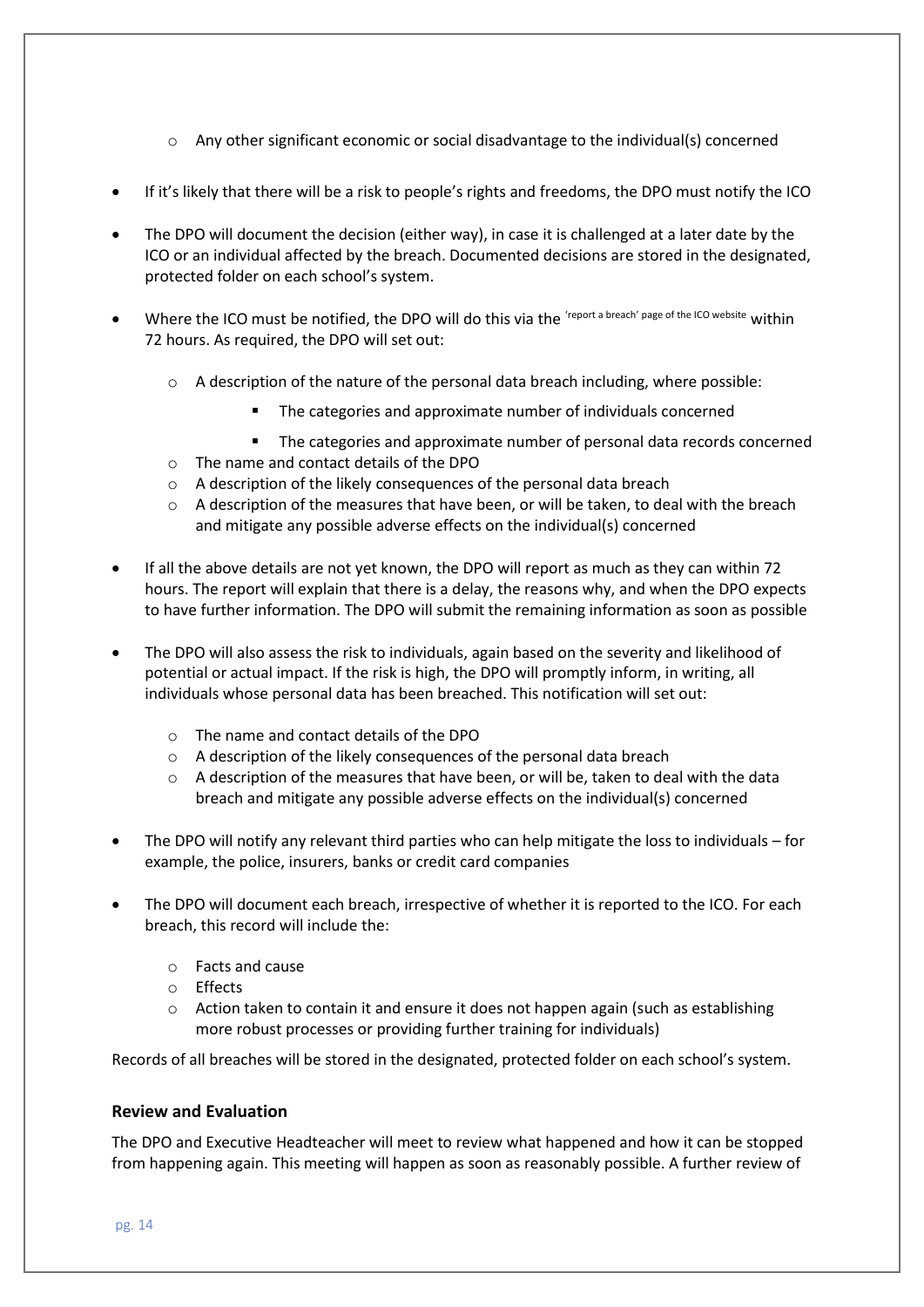the causes of the breach and recommendations for future improvements can be done once the matter has been resolved.

Once the initial aftermath of the breach is over, the DPO and Executive Headteacher should fully review both the causes of the breach and the effectiveness of the response to it. It should be written and sent to the next available Trust Board meeting for discussion. If there is the perception that this could be a continuing risk, the Trust's risk register is to be updated accordingly and an action plan must be drawn up to address the risk. This breach procedure may need to be reviewed after a breach or after legislative changes, new case law or new guidance.

#### **Actions to Minimise the Impact of Data Breaches**

We will take the actions set out below to mitigate the impact of different types of data breach, focusing especially on breaches involving particularly risky or sensitive information. We will review the effectiveness of these actions and amend them as necessary after any data breach.

Sensitive information being disclosed via email (including safeguarding records):-

- If special category data (sensitive information) is accidentally made available via email to unauthorised individuals, the sender must attempt to recall the email as soon as they become aware of the error
- Members of staff who receive personal data sent in error must alert the sender and the DPO as soon as they become aware of the error
- If the sender is unavailable or cannot recall the email for any reason, the DPO will ask the IT Manager to recall it
- In any cases where the recall is unsuccessful, the DPO will contact the relevant unauthorised individuals who received the email, explain that the information was sent in error, and request that those individuals delete the information and do not share, publish, save or replicate it in any way
- The DPO will ensure we receive a written response from all the individuals who received the data, confirming that they have complied with this request
- The DPO will carry out an internet search to check that the information has not been made public; if it has, we will contact the publisher/website owner or administrator to request that the information is removed from their website and deleted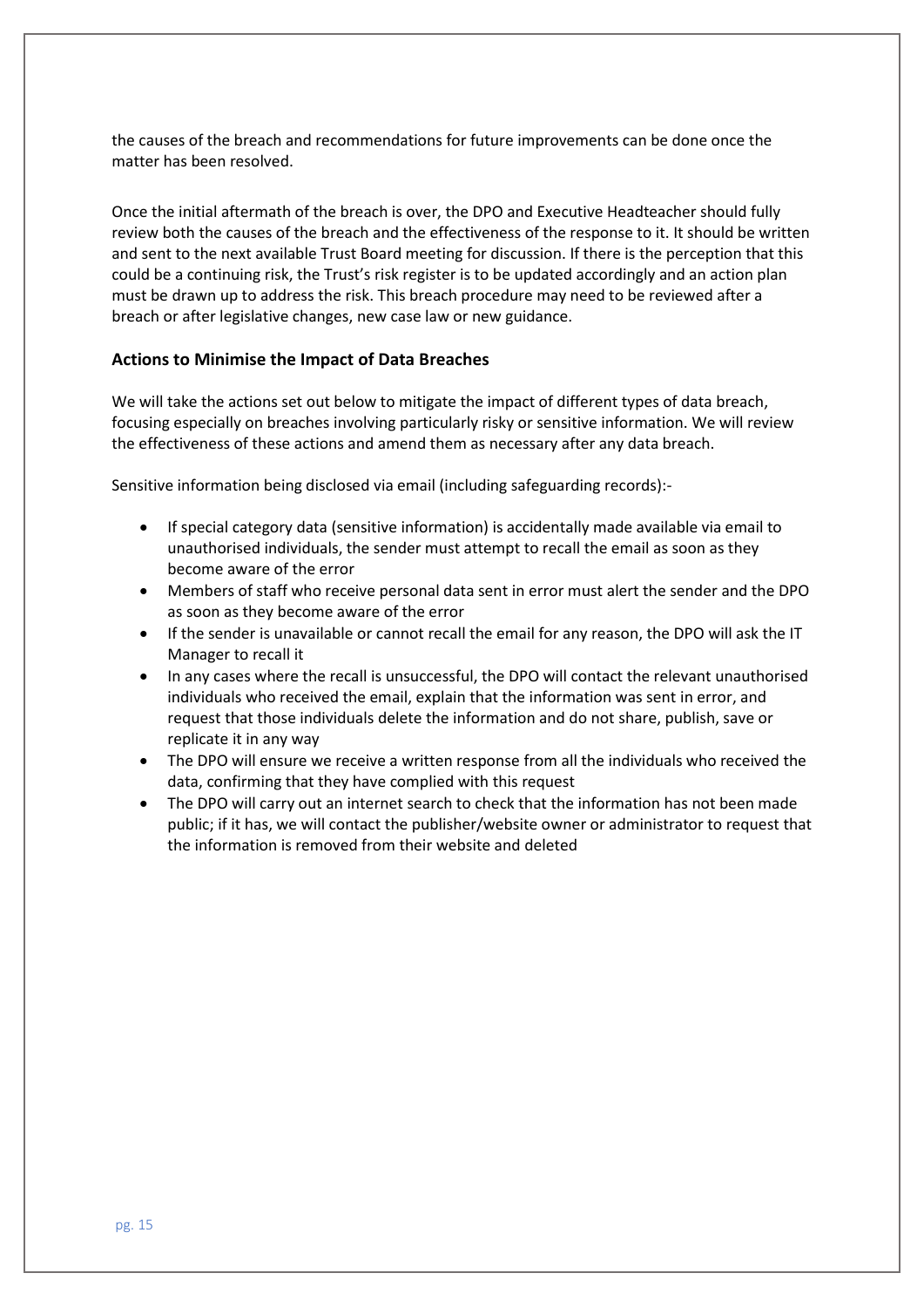## **Appendix 2: System compliance**

| Number: 1                | <b>SIMS</b>                                                           |
|--------------------------|-----------------------------------------------------------------------|
|                          |                                                                       |
|                          | <b>Pupil data</b> – Names, Addresses, DOB, Family contacts, Siblings, |
| Data Inputted            | Medical data, meals, personal documents.                              |
|                          | Parent Information - Names, Contact Details, DOB, Legal               |
|                          | Access                                                                |
|                          | Teacher Information - Names, Addresses, Contact Details,              |
|                          | Next of Kin, Medical Issues, Private Documents, Sickness (file),      |
|                          | Employment details.                                                   |
|                          | <b>SENCO</b>                                                          |
|                          |                                                                       |
|                          | <b>School Dinners</b>                                                 |
|                          |                                                                       |
| <b>System Owner</b>      | <b>Business Manager</b>                                               |
|                          |                                                                       |
| Who has access           | Teachers have classroom access - BM has full access.                  |
|                          |                                                                       |
| Why is the system needed | School management and monitoring                                      |
|                          |                                                                       |
| When is the data deleted | When the child reaches the age of 18.                                 |
|                          |                                                                       |
| <b>Third parties</b>     | SIMS - remindian - Tameside council - osmis                           |
|                          |                                                                       |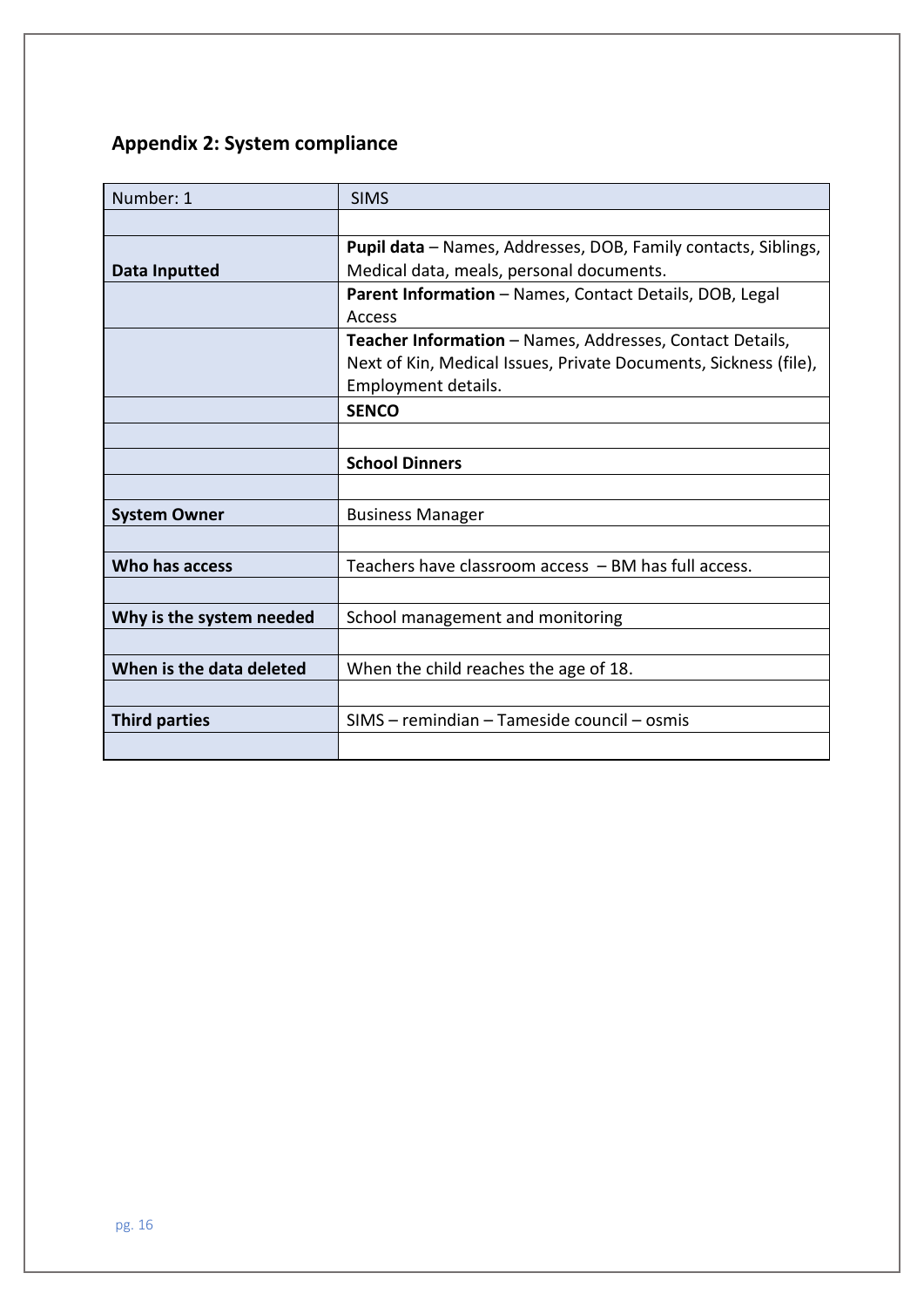| <b>Number: 2</b>         | <b>General Computer filing systems</b>                   |
|--------------------------|----------------------------------------------------------|
|                          |                                                          |
| Data Inputted            | Admin Drive - Just Admin                                 |
|                          | SLT Drive – Staff Information and Employment information |
|                          | Personal Documents Via own Log Ins                       |
|                          | Virtue Check IT system Once a fortnight                  |
|                          |                                                          |
| <b>System Owner</b>      | Head                                                     |
|                          |                                                          |
| Who has access           | All staff have access to their own area                  |
|                          |                                                          |
| Why is the system needed | To record and save relevant information.                 |
|                          |                                                          |
| When is the data deleted | Checked every year                                       |
|                          |                                                          |
| <b>Third parties</b>     | One Drive                                                |
|                          |                                                          |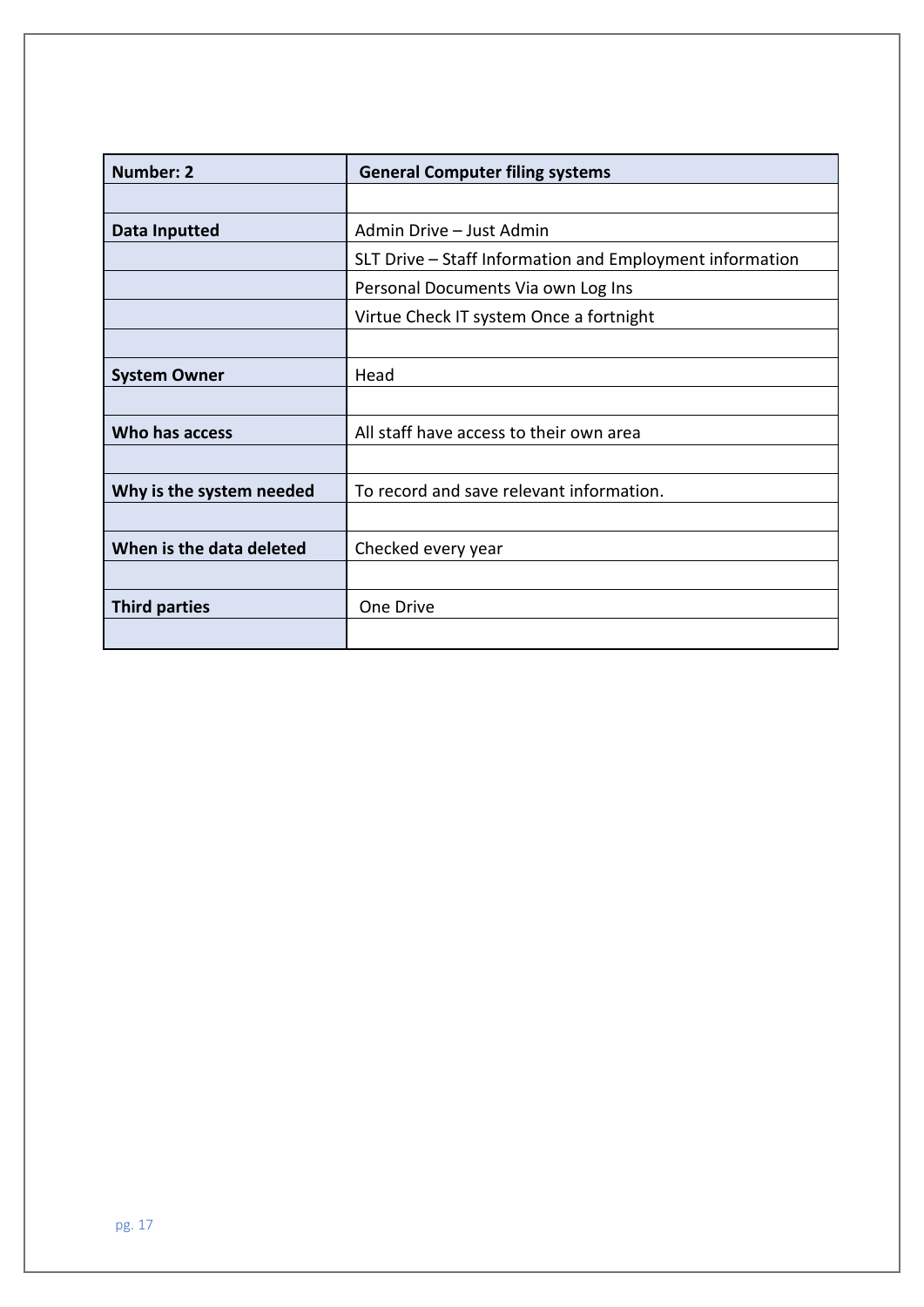| <b>Number: 3</b>         | <b>Website</b>                       |
|--------------------------|--------------------------------------|
|                          |                                      |
| <b>Data Inputted</b>     | Pupil pictures and blogs             |
|                          | Governor names and pictures          |
|                          | Staff names and pictures             |
|                          |                                      |
| <b>System Owner</b>      | <b>Head</b>                          |
|                          |                                      |
| Who has access           | Head                                 |
|                          |                                      |
| Why is the system needed | Legal requirement to update parents. |
|                          |                                      |
| When is the data deleted | As above.                            |
|                          |                                      |
| <b>Third parties</b>     | <b>IT Staff Updates</b>              |
|                          |                                      |

| Number: 4                  | <b>CPOMS</b>                                                    |
|----------------------------|-----------------------------------------------------------------|
|                            |                                                                 |
| Data Inputted              | Safeguarding Information                                        |
|                            | <b>Behavioural Information</b>                                  |
|                            | Incident Reports                                                |
|                            |                                                                 |
| <b>System Owner</b>        | Head                                                            |
|                            |                                                                 |
|                            | Input Access - All staff - read access - safeguarding team full |
| Who has access             | access                                                          |
|                            |                                                                 |
| Why is the system needed   | Management of safeguarding issues.                              |
|                            |                                                                 |
| When is the data deleted   | Legally Must be deleted when the child reaches the age of 25.   |
|                            |                                                                 |
| Third parties are involved | <b>CPOMS</b>                                                    |
|                            |                                                                 |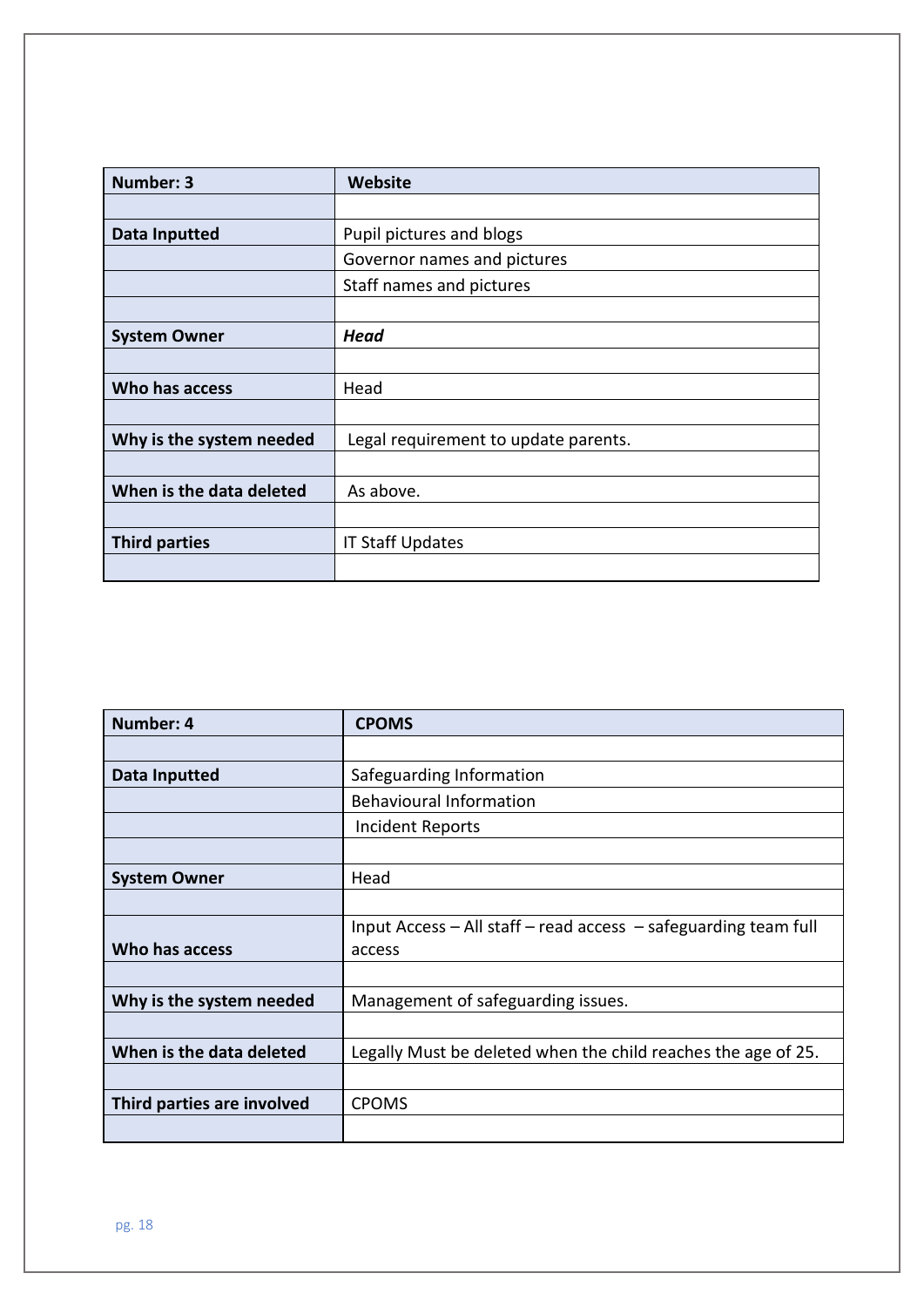| <b>Number: 5</b>         | <b>Target Tracker</b>                                  |
|--------------------------|--------------------------------------------------------|
|                          |                                                        |
| <b>Data Inputted</b>     | Child name and class                                   |
|                          | Progress information                                   |
|                          |                                                        |
|                          |                                                        |
| <b>System Owner</b>      | Deputy Head                                            |
|                          |                                                        |
| Who has access           | All staff can input – Head an Deputy manage the system |
|                          |                                                        |
| Why is the system needed | Assessment and progress monitoring of students.        |
|                          |                                                        |
| When is the data deleted | 6 years child leaves                                   |
|                          |                                                        |
| <b>Third Parties</b>     | <b>Target Tracker</b>                                  |
|                          |                                                        |

| Number: 6                | <b>Excel Sheets</b>                           |
|--------------------------|-----------------------------------------------|
|                          |                                               |
| <b>Data Inputted</b>     | Staff details and pay details                 |
|                          | <b>Budgets</b>                                |
|                          |                                               |
| <b>System Owner</b>      | <b>Business Manager</b>                       |
|                          |                                               |
| Who has access           | <b>Business Manager</b>                       |
|                          |                                               |
| Why is the system needed | For monitoring and planning of school budgets |
|                          |                                               |
| When is the data deleted | Six years                                     |
|                          |                                               |
| <b>Third Parties</b>     | <b>Tameside Audits</b>                        |
|                          |                                               |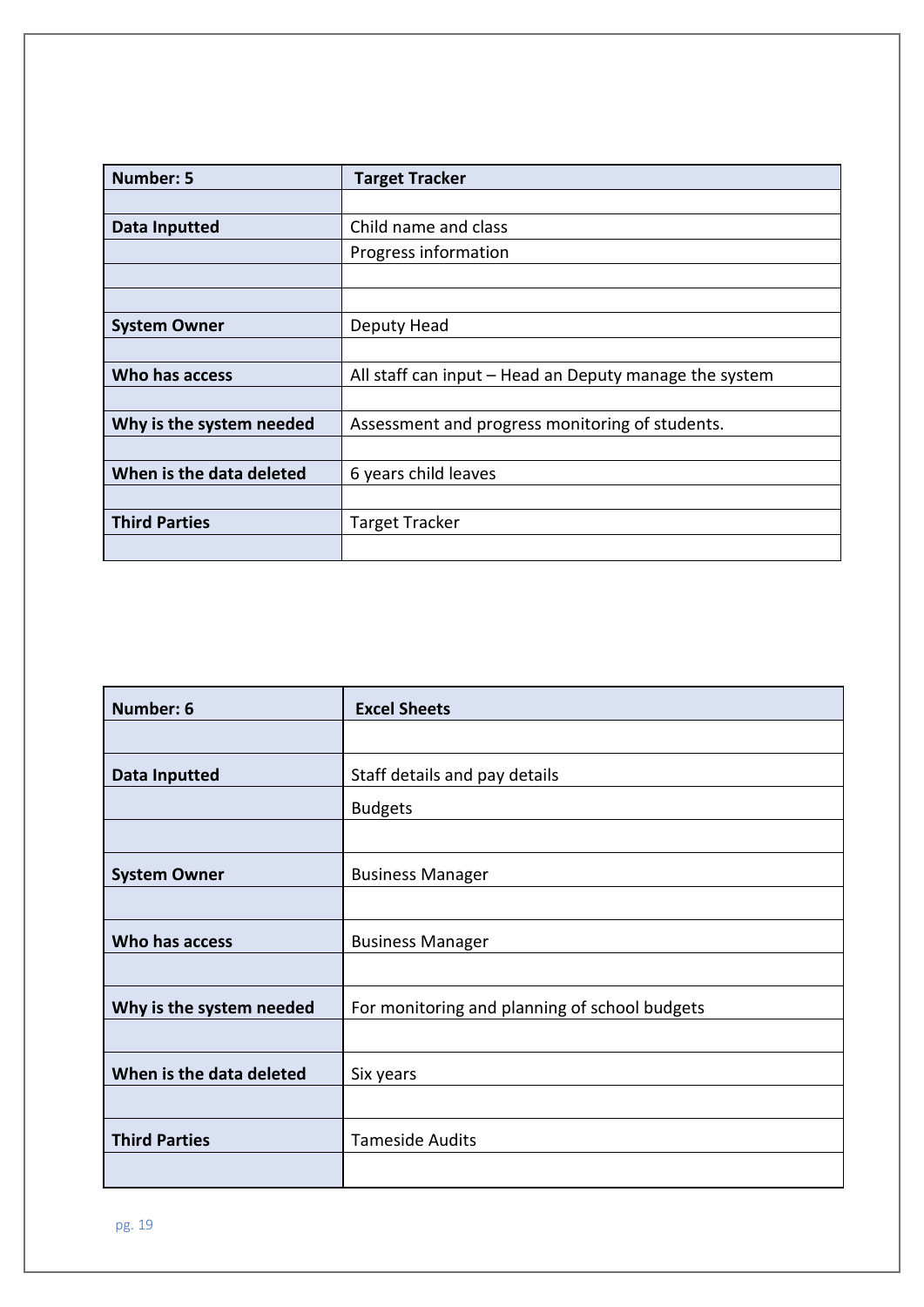| <b>Number: 7</b>         | <b>DBS Checks</b>                         |
|--------------------------|-------------------------------------------|
|                          |                                           |
| <b>Data Inputted</b>     | Staff names and other personal details    |
|                          | ID documentation                          |
|                          | Criminal record information               |
|                          |                                           |
| <b>System Owner</b>      | <b>Business Manager</b>                   |
|                          |                                           |
| Who has access           | <b>Business Manager</b>                   |
|                          |                                           |
| Why is the system needed | Legal requirement to check staffs records |
|                          |                                           |
| When is the data deleted | Not saved once used.                      |
|                          |                                           |
| <b>Third Parties</b>     | One Education                             |
|                          |                                           |

| <b>Number: 8</b>         | <b>Parent Mail</b>                  |
|--------------------------|-------------------------------------|
|                          |                                     |
| <b>Data Inputted</b>     | Parent names and contact details    |
|                          |                                     |
|                          |                                     |
|                          | Historic letters / texts and emails |
|                          |                                     |
| <b>System Owner</b>      | <b>Business Manager</b>             |
|                          |                                     |
| Who has access           | Bursar and business manager.        |
|                          |                                     |
| Why is the system needed | Management of parent contact        |
|                          |                                     |
| When is the data deleted | 2 years                             |
|                          |                                     |
| <b>Third parties</b>     | <b>Parent Mail</b>                  |
|                          |                                     |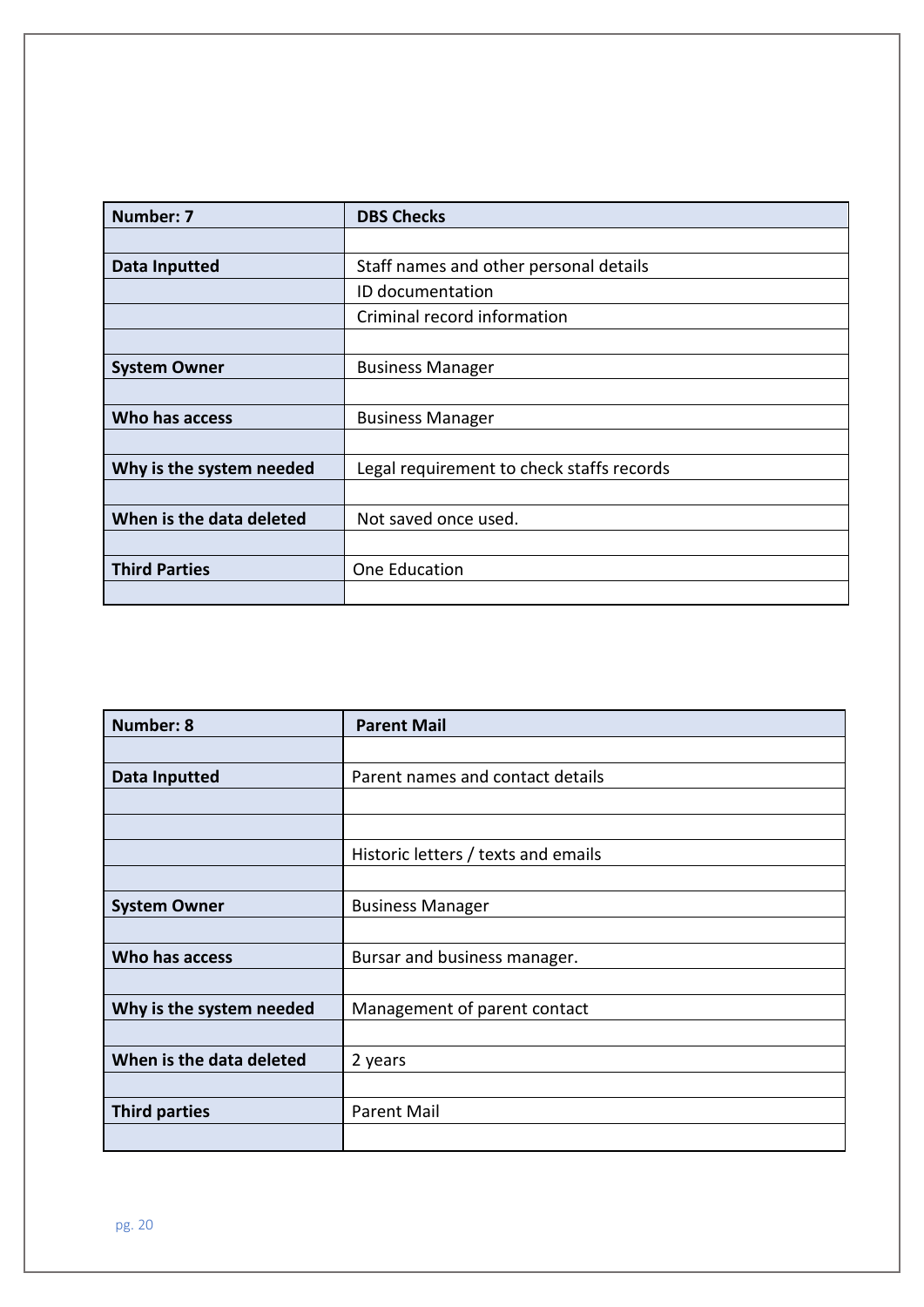| <b>Number: 9</b>           | Inventory                             |
|----------------------------|---------------------------------------|
|                            |                                       |
| <b>Data Inputted</b>       | Staff Signing in and out              |
|                            | Visitor signing in system             |
|                            | <b>Pupil Details</b>                  |
|                            |                                       |
|                            |                                       |
| <b>System Owner</b>        | <b>Business Manager</b>               |
|                            |                                       |
| Who has access             | All staff and visitors (limited view) |
|                            |                                       |
| Why is the system needed   | Legal health and safety requirement   |
|                            |                                       |
| When is the data deleted   | 2 years                               |
|                            |                                       |
| Third parties are involved | Inventory                             |
|                            |                                       |

| Number: 10                 | <b>Excel Spreadsheet</b>                       |  |  |
|----------------------------|------------------------------------------------|--|--|
|                            |                                                |  |  |
| Data Inputted              | Teacher information against IT equipment held. |  |  |
|                            |                                                |  |  |
| <b>System Owner</b>        | <b>Business Manager</b>                        |  |  |
|                            |                                                |  |  |
| Who has access             | <b>Business Manager</b>                        |  |  |
|                            |                                                |  |  |
| Why is the system needed   | Monitoring of school owned equipment.          |  |  |
|                            |                                                |  |  |
| When is the data deleted   | 6 years                                        |  |  |
|                            |                                                |  |  |
| Third parties are involved | N/A                                            |  |  |
|                            |                                                |  |  |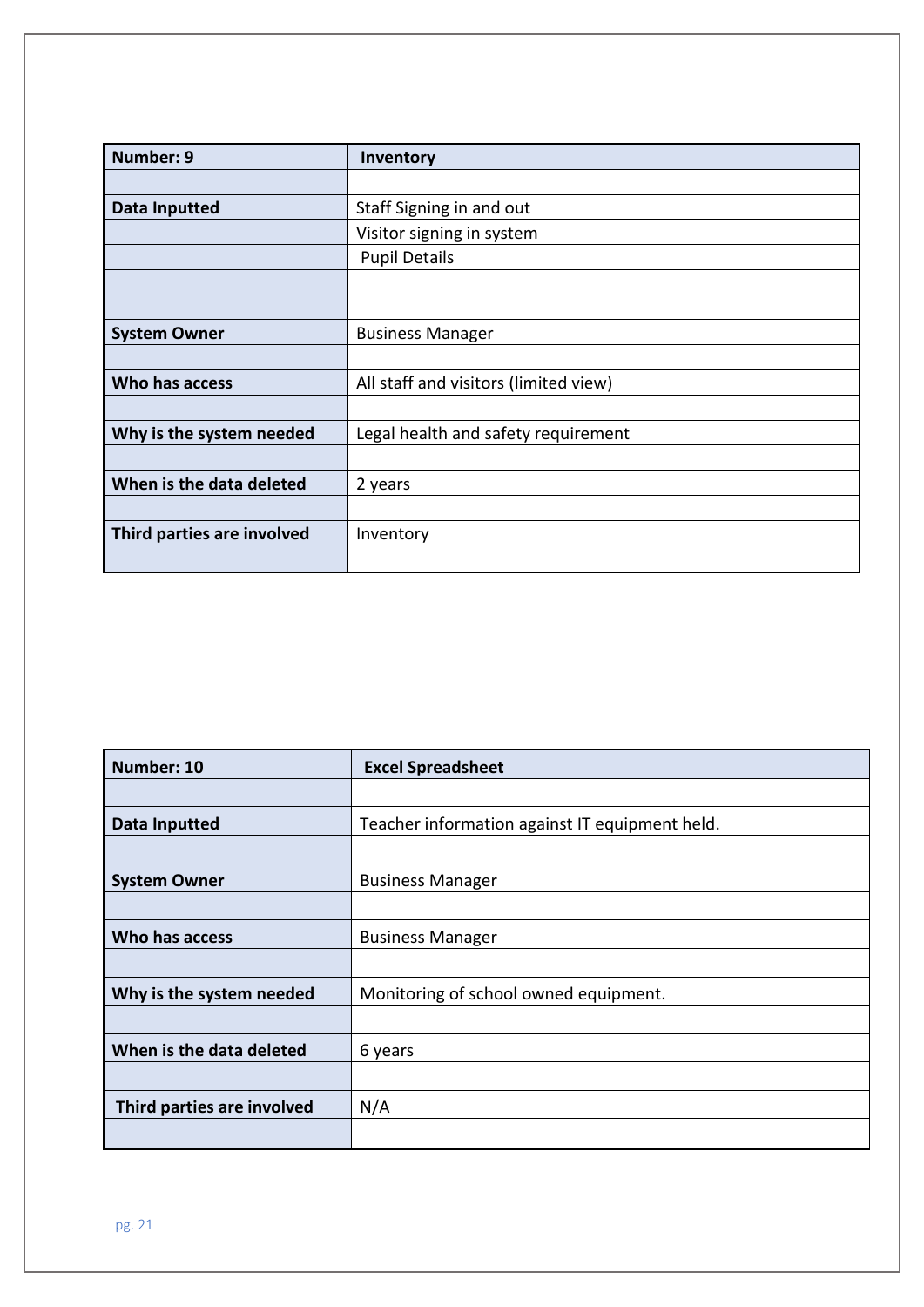| Number: 11                 | First Aid Booklets - Paper Copies Around School Books |
|----------------------------|-------------------------------------------------------|
|                            |                                                       |
| Data Inputted              | Child or staff names                                  |
|                            | Details of injuries                                   |
|                            | Details of medical support given                      |
|                            |                                                       |
| <b>System Owner</b>        | <b>Business Manager</b>                               |
|                            |                                                       |
| Who has access             | All staff                                             |
|                            |                                                       |
| Why is the system needed   | Legal health and safety requirement                   |
|                            |                                                       |
| When is the data deleted   | 6 years                                               |
|                            |                                                       |
| Third parties are involved | <b>Books</b>                                          |
|                            |                                                       |

| Number: 11                 | <b>Parent Pay</b>                   |  |  |
|----------------------------|-------------------------------------|--|--|
|                            |                                     |  |  |
| <b>Data Inputted</b>       | Parent And Children's               |  |  |
|                            | Payment Information                 |  |  |
|                            | Debt Infrmation                     |  |  |
|                            |                                     |  |  |
| <b>System Owner</b>        | <b>Business Manager</b>             |  |  |
|                            |                                     |  |  |
| Who has access             | All staff                           |  |  |
|                            |                                     |  |  |
| Why is the system needed   | Legal health and safety requirement |  |  |
|                            |                                     |  |  |
| When is the data deleted   | 6 years                             |  |  |
|                            |                                     |  |  |
| Third parties are involved | Pay 360                             |  |  |
|                            |                                     |  |  |

| Number: 12 | <b>Other Educational Systems</b> |  |
|------------|----------------------------------|--|
|            |                                  |  |